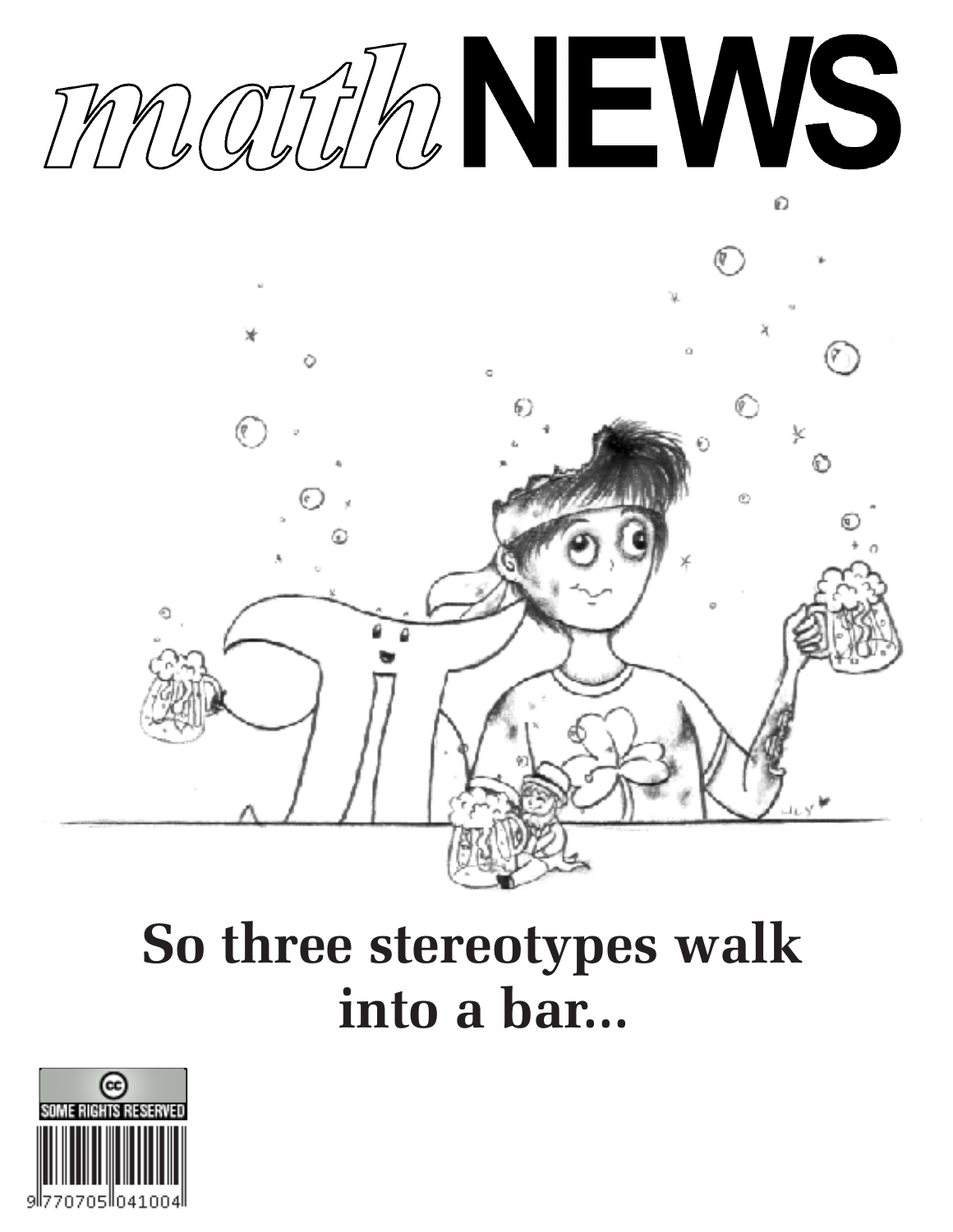*math***NEWS**

#### *look***AHEAD**

| MULMNEWS        |                                               |
|-----------------|-----------------------------------------------|
| March 16        | Issue $#5$ goes green!                        |
| March 26        | Last time writers get free pizza              |
| March 30        | Issue #6 pays tribute to Loki the Trickster   |
| <b>MathSoc</b>  |                                               |
| March 20        | Pints with Profs                              |
| Tuesdays        | Games Night in the Comfy at 6:30 pm           |
| Wednesdays      | Special nights in the Comfy!                  |
| <b>CECS</b>     |                                               |
| Ongoing         | <b>Employer Interviews</b>                    |
| Continuous      | Job postings open; closes next weekday        |
|                 | 11:59 pm                                      |
| Tuesdays        | Rankings open 8:00pm                          |
| Wednesdays      | Rankings close 10:00am, Match results         |
| Thursdays       | Rankings open 8:00pm                          |
| Fridays         | <u>Rankings close 10:00am, Match results </u> |
| University      |                                               |
| April 2         | Lectures End                                  |
| April 6         | Last day to drop a course without a peti-     |
|                 | tion, drop penalty 2 period ends              |
| <u>April 27</u> | <u>Co-op Work Term Ends</u>                   |
| <b>Misc</b>     |                                               |
| March 17        | St Patrick's Day                              |

MathSoc j

# Pints with Profs

Share a pint with some of your professors. Come out for free food and lots of fun.

Invite your prof by giving them an invitation. Pick them up outside of the MathSoc office (MC 3038)

#### Where: The Bombshelter Pub When: March 20th, 5pm

#### **ISSN 0705—0410**

*math*NEWS is normally a fortnightly publication funded by and responsible to the undergraduate math students of the University of Waterloo, as represented by the Mathematics Society of the University of Waterloo, hereafter referred to as MathSoc. *math*NEWS is editorially independent of MathSoc. Content is the responsibility of the *math*NEWS editors; however, any opinions expressed herein are those of the authors and not necessarily those of MathSoc or *math-*NEWS. Current and back issues of *math*NEWS are available electronically via the World Wide Web at http://www.mathnews.uwaterloo.ca/. Send your correspondence to: *math*NEWS, MC3046, University of Waterloo, 200 University Ave. W., Waterloo, Ontario, Canada, N2L 3G1, or to userid mathnews@student. math.uwaterloo.ca on the Internet.

This work is licensed under the Creative Commons Attribution-Noncommercial-No Derivative Works 2.5 Canada License. To view a copy of this license, visit http://creativecommons.org/licenses/by-nc-nd/2.5/ca/ or send a letter to Creative Commons, 559 Nathan Abbott Way, Stanford, California 94305, USA. Terms may be renegotiated by contacting the editor(s).

The editors: Sacha Koohgoli, Murphy Berzish, Michelle Conway, and Will Morrison: Addition, Division, Subtraction, and Multiplication.

### *mast***HEAD**

*A party of non-sequitors.*

Whew, what a week. With Humans vs Zombies, St Patrick's Day, and Pi day all in a span of seven days, it's amazing that none of us have collapsed yet with the sheer amount of fun to be had. Our profs insist that we also complete something called "homework", but we're pretty sure that it's not mandatory.

Our editors almost didn't make it this week, though. One was bogged down with projects and was babbling incoherently for most of production night, one got mauled by a group of zombies in a gladitorial death match, one was busy doing his job, and one had to do all the rest. It's amazing that this issue was completed, with all of the randomness going on.

Which leads us to this week's *mast*HEAD question: If you were going to a basr with pi, a leprechaun, and a zombie, what would you drink?

ConcealED ("A rabbi, a priest, and a Newfie"). Ender Dragon ("Pi"), tesseract ("My life away"), snippet ("Puréed irrational green brains"), theSMURF ("Marry leprechaun, fuck pi, kill zombie"), (define this (not cool)) ("Cider. Who drinks beer? Beer is gross"), MustardMap ("Do people even read this?"), Jerf ("Whatever I drink, it'll be enough I don't remember it later."), moment ("Eggnog made with Easter eggs"), waldo@<3.LE-GASP. ca ("Rainbow Fizz with a hint of mind-numbing number series"), Soviet Canadian ("Vodka, Brandy, Amaretto, Sprite, cranberry juice, and something to get tipsy"), Zethar ("Dragon fire ale"), CowED ("a Brown Cow")

!ED ("A pan-galactic gargle blaster")

#### **Dan Sez**

 The Zombie Apocalypse should be ending today, so you should once again be able to walk the halls in peace (or pieces, for those of you already infected). I did not participate, despite the brightly coloured headband I wore throughout the week.

DanInTheHat

#### **FedS Sez** Hey Mathies,

 Here is a quick report about what's going on with feds. **Feds GM**

 Thursday March 22nd at 12:30pm in SLC Great Hall. The agenda can be found on feds.ca. If you can't make the meeting, fill out a proxy form and hand it in by March 21st at noon. You can find the proxy form on their website or pick one up outside the mathsoc office. An item of particular importance is a Feds fee increase.

#### **Feds Fee Increase**

 The Feds exec are advocating for an increase to the Feds fee by \$3.95. They will be holding an information session in the V1 Great Hall tonight at 7pm and Monday March 19<sup>th</sup> at 7:30pm. More information can be found on feds.ca

#### **Study Space Survey**

 Have you say about Study Space on campus! Just 5 minutes of your time for a chance to win an iPad2 or Playbook! Fill out the survey now on feds.ca/space

#### **Quality Forum**

What does Quality Mean to You? March 20<sup>th</sup> from 10am to 5pm in SLC Great Hall. Come out and let us know what you think it means.

 I hope that you participate in all these great things! Have a great rest of the term!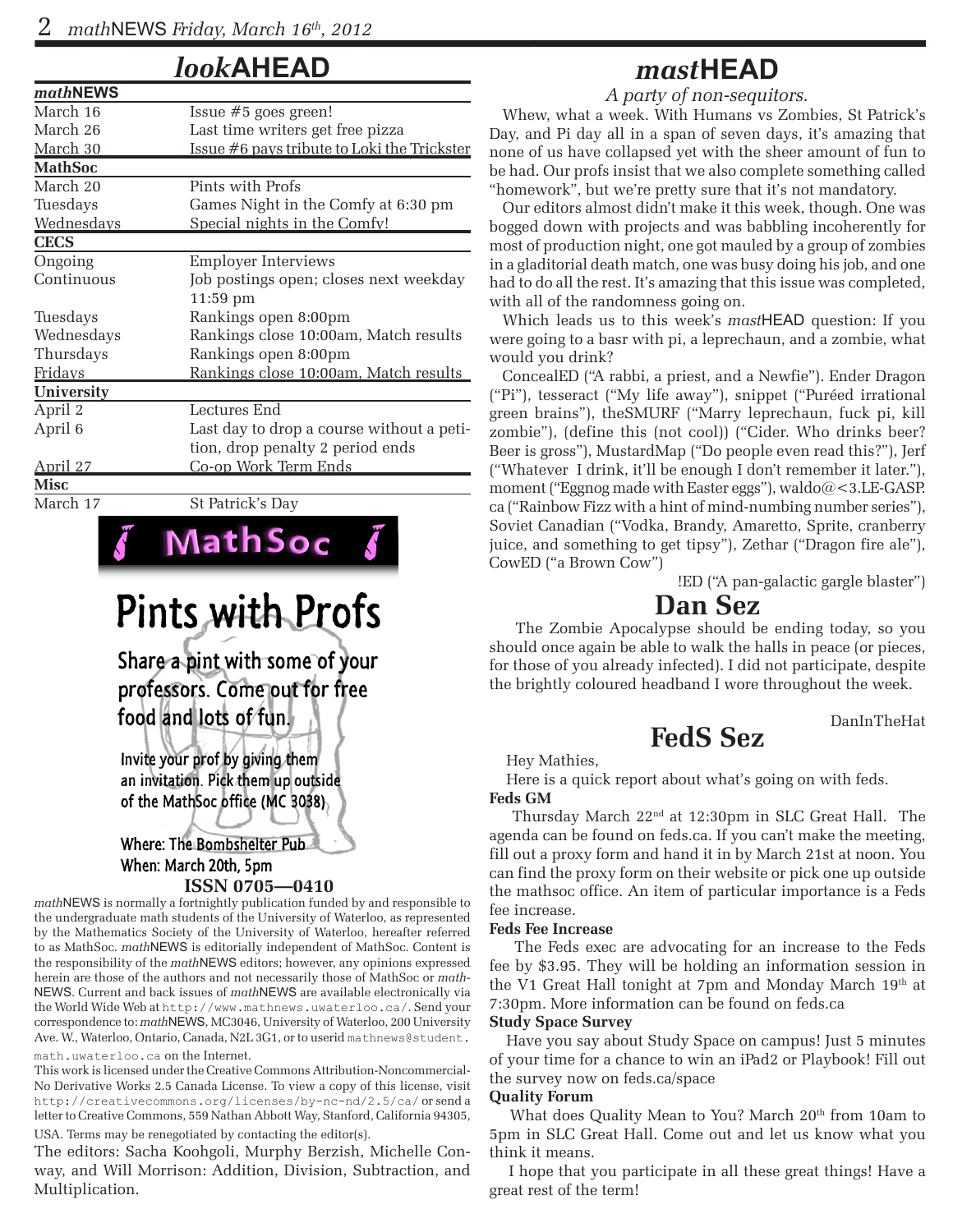#### **Prez Sez**

 So I screwed up as the MathSoc President. I forgot to open the Capital Improvement Fund applications. They are now out, and are sitting outside of the MathSoc office. If you have capital expenditures that your club wants to get funded, apply by March 26<sup>th</sup>. Put the forms in the President mailbox in the Math-Soc office.

We also have a General Meeting happening on March 27<sup>th</sup> at 4pm in the Comfy Lounge. Agenda items will be accepted until March 20<sup>th</sup>, please email me at prez@mathsoc.uwaterloo. ca with your agenda items.

 Also, I have no regrets about running the empty campaign for the FedS election. I believe my own failures spoke for themselves.

> Harrison Gross MathSoc Prez W2012 prez@mathsoc.uwaterloo.ca

#### **VPA Sez**

Hey mathies,

 Things are mostly quiet on an academic front from what I can tell. I do have three pieces of news regarding advanced courses, though:

 The first is that AMATH 251, the new advanced version of AMATH 250, will be first offered next fall, rather than fall 2013 as was previously thought. If you are looking for a more advanced introduction to differential equations, then you should take this course.

 The second is that CO 355, the advanced introduction to optimization course, is being renumbered to CO 255, as the C&O Department feels that it fits in better as a 2B course. This is a follow-up to the renumbering of CO 350 (the usual version of the course) to CO 250 that happened last year. In order to accommodate schedules better, it's

being moved to Winter term. Unfortunately, due to some illtimed sabbaticals, the department can't provide an extra offering of this course. As a result, CO 255 will be offered in Fall 2012, and then in winters starting in Winter 2014.

 The last is that MATH 247, Advanced Calculus 3, will be offered this spring term, and it appears at first glance that this will become a regular feature.

> Sean Hunt MathSoc Vice-President, Academic

### **VPE Sez**

Hey Math Students,

 It is nearing the end of term, and before you go into exam lockdown, we want you to join us for one more event. Pints with Profs will be on March 20<sup>th</sup> at 5pm at the Bomber. You can come out to talk to your profs in a non-academic setting and get to know them a bit better. As always there will be tons of free food. Did I mention lots of free food? There should be lots of free food.

 You can also invite any profs you would want to see, there are invitations outside of the MathSoc office for you to give them!

As always, email me if you have any questions.

Ty Rozak Vice President, Events vpe@mathsoc.uwaterloo.ca

### **MathFOC Sez**

Hello again, mathies!

 Quick update on post-retreat leader things: you should check out leads.uwaterloo.ca, and ensure that your leader training (and First-Aid, if that is required for your role) is completed in a timely manner, or that you sort out any glitches in enrolling in these sessions, should they exist. The Returning Leader's Quiz is available on learn.uwaterloo.ca, under a new section called "Waterloo Orientation 2012". It should be open – if you are unable to access this quiz, but completed OLT in 2011, please let us know ASAP so we can sort problems out.

 Please remember that you must complete the quiz on or before April 27<sup>th</sup>, at 11:59pm, otherwise you must take the First-Year Experience Institute training sessions with the first-time leaders.

 Now is the time to be constantly watching our website, orientation.math.uwaterloo.ca, for more updates as they are slowly roll out! You can find out about our theme, co-ordinator positions, the First-Year Experience Institute, and First-Aid Training. Stay tuned as we roll out our full forum! New stuff is coming, we promise! If you haven't already, like our facebook page: facebook.com/MathOrientation2012. Our Twitter page is located at twitter.com/mathorientation, so send us a tweet or follow us!

 Applications for remaining coordinator positions will be available in early April. If you have any questions, e-mail us at mathfoc@gmail.com, or visit us in the MOO!

Good luck on your last assignments for the term, mathies!

MathFoc 2012 Michael Shao, Sacha Forstner, Amanda What's-her-name, Anna Merklovitch mathfoc@gmail.com,

# **Canadian Undergraduate Technology Conference**

Hey Mathies!

 CUTC (The Canadian Undergraduate Technology Conference) is an annual gathering of the most passionate tech students across the country. Over two days, we introduce as much technology as possible, in as many ways as possible – talks from industry leaders, hands-on tradeshows, technical competitions, ideation challenges, and intimate breakout sessions.

 We want you to grow. We're going to hand you a lot of opportunity to learn about technology, prove your dominance, and make an impact on the shape of the industry for the next generation. Carpe the hell out of the diem.

 And this year we're giving you two choices: Calgary or Toronto. That's right. You're in co-op out west? Choose to go to the Calgary conference. Want to stay close to uWaterloo? Toronto is the place for you.

 Tickets are just \$120.00 with our early bird special (until March 30th), not to mention the fact that we have a limited number of subsidies that would bring the cost down to a whopping \$30.00 for a two-day event, food, AND lodging.

 CUTC is happening April 27-28 at UCalgary and April 28-29 at the University of Toronto. You can register for either conference, and check out some of our content at www.cutc.ca. If you have any questions, send us an email at info@cutc.ca. CUTC Commitee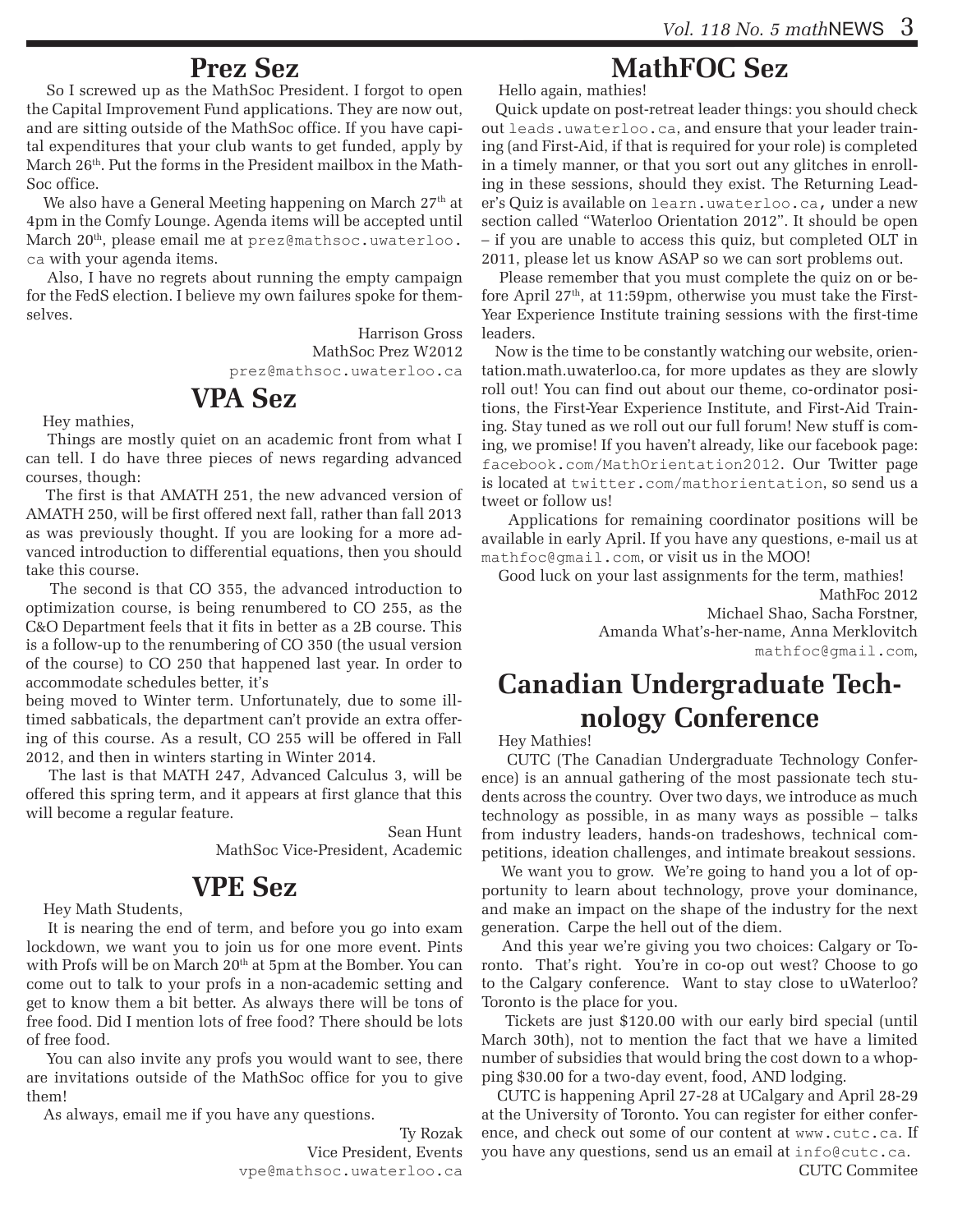#### **Investigating the Root Causes of Failure**

 Like it or not, University acts as a filter. Upper-year classes are often hollow shells of their first-year selves, as students are hemorrhaged over the terms. In [1], Kalpin argues that students' failures are the result of an inadequate secondary school system. In this article, we hope to propose alternate hypotheses and paradigms for this "problem".

 First, we note that Kalpin's argument considers a specific case, and does not consider students who do not enter the University from an Ontario High School. In particular, a number of students are admitted from other post-secondary institutions, CEGEP, other provinces, and from abroad. Without demonstrable evidence that these groups are doing better than students who enter immediately after obtaining their OSSD, it's hard to conclude that the school system is at fault.

 We again note that Kalpin's argument considers a specific case, and does not consider the effects of early childhood learning and reinforcement. In [2], Bronson summarizes the result of a paper out of Columbia, noting that students who are told they are "smart" would avoid risk-taking and were less able to recover after failure. Arguably, this, as much as exposure to difficult concepts in high school, could have a huge effect on students ability to recover after, say, failing a midterm or assignment.

 In [3], Roman discusses how preconceptions developed in high school can interfere with students ability to develop their mental model of programming and with computers. We note that Kalpin is not required to take Scheme, as a result of curriculum changes in the Software Engineering program, and thus may not yet realize the benefits of exposure to functional programming, or the paradigm shifts required to write code in a functional style after having programmed imperatively for many months.

 Finally, I'd like to explore some potential solutions to the issues presented by Kalpin in [1]. Many students encounter

### **Leafs Unable to Make Playoffs**

#### *Toronto fans shocked*

 Torontonians reacted in a mixture of shock and sadness when they realized last week that their beloved hometown team, the Maple Leafs, would be once again unsuccessful in making the NHL playoffs this season. This makes the league's most profitable team also the only team to still not have made the playoffs since the infamous lockout of 2004-2005. Some angry fans have been making calls for the team's coaching staff, personal trainers, General manager, and the catering crew all be sacked in hopes that it would improve the team's chance of winning a game.

 Despite the frequent rumors, the Leaf's management team will not be instituting a new policy in which the players will be paid relative to their performance on the ice. Said the GM: "If we did that, then our players wouldn't be able to afford the price of living in Downtown Toronto. We'd lose our entire team to injuries from attacks by the local homeless population."

 In other news, the sky is blue, the sun rises in the east and sets in the west, tax returns have to be filled out soon, and Phil's is still a disgusting nightclub.

Go Sens go! !ED

difficulty at all grades as a result of a poor understanding of the fundamentals — it's not uncommon to send a student on their merry way if they get a 60% tests on addition or multiplication in second or third grade. If a student only understands 60% of multiplication, how do we expect them to understand integration, differentiation, or for that matter, feedback control systems? Self-paced learning and review from organizations such as Udacity, MITx, and Khan Academy can help students review the basics, so that they'll be better prepared for the real learning, thinking, and innovation that can happen here.

 Realistically, innovation is what we want here. I highly doubt that Kalpin will be able to gain enough political support in order to dictate policy changes to the Minstry of Education. Instead, it makes more sense to disrupt education from the bottom up — schools are starting to realize that YouTube can be a useful learning resource, and at Waterloo we really do have an opportunity to make the future better for incoming students, and, eventually, for our own children. Don't think that level of disruption is out of your grasp — in [4], one Waterloo student has already documented how he's changed the world of education.

How will you change the world today?

!able

[1] J. Kalpin, "Why High School is Too Easy," The Iron Warrior, vol. 33, no. 4, pp. 10, Mar. 2012.

[2] P. Bronson. (2007, Feb. 11). How Not to Talk to Your Kids [Online]. Available: http://nymag.com/news/features/27840/ [3] Roman. (2008, Oct. 9). The Disadvantages of High School Programming [Online]. Available: http://compsci.ca/blog/thedisadvantages-of-high-school-programming/

[4] D. Hu. (2012, Jan. 2). My Internship at Khan Academy [Online]. Available: http://www.youtube.com/ watch?v=fUiHSaoXQOs

### **Engineering Design Symposium**

*The cumulation of 5 years of PAIN*

 The Faculty of Engineering is releasing its yearly set of design symposia, where graduating engineering students in teams of four people attempt to justify why they spent thousands of dollars more on their education than any other Faculty. This year's symposia is promised to feature projects that advertise all of the multifaceted skills taught in the Faculty, such as how to tie a tie, enunciate clearly, and make eye catching posters about technical material.

 This symposium is often noted both by students and external corporate representatives to be an excellent way for the University to advertise the abilities of its graduating class. Corporate representatives are reported as "glad to see that the graduating class can correctly spell 'synergistic' and other heavily used terms in many technical contexts. Such communication skills are necessary in the workplace of tomorrow."

 In other events, the Faculty of Arts held its own annual symposium, featuring its graduating class in teams of four serving corporate sponsors beverages and hors d'oeuvres while pleading for odd jobs and other forms of employment.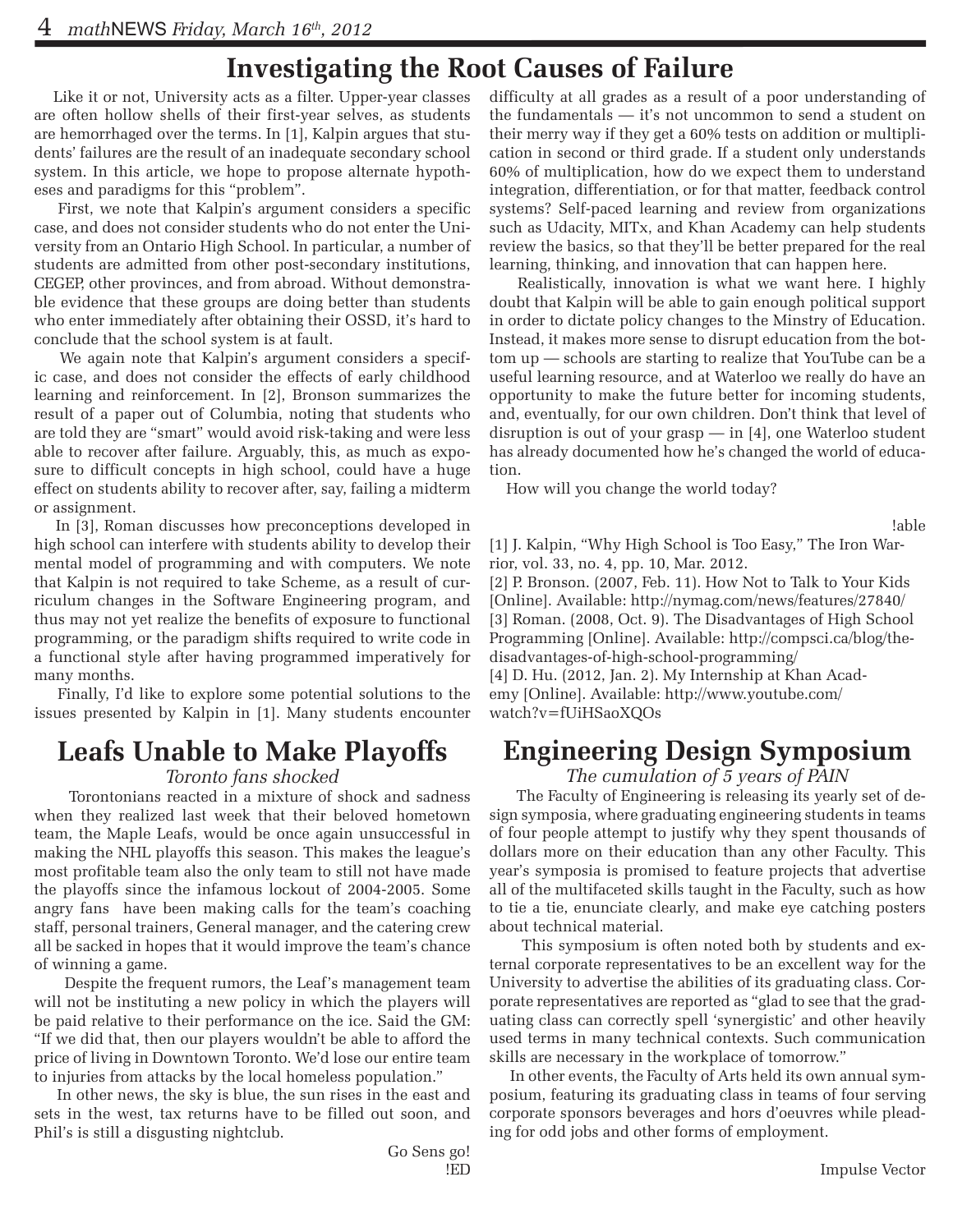#### **How to Play Polish Euchre**

 Around this time of year is the perfect time for activities do to instead of studying. I recently discovered one to add to the list, Polish Euchre. It's a trick-taking game for 3-4 players. Take a regular 52 card deck and remove all cards but 9 through Ace of all suits; this 24 card deck is what you play with. In terms of card rank from lowest to highest, the order is 9, J, Q, K, 10, A (yes, 10s outrank Kings). Each card also has a point value  $9=0$ ,  $J=2$ ,  $Q=3$ ,  $K=4$ ,  $10=10$  and  $A=11$  (the sum of all cards is 120). The dealer deals 7 cards to 3 players (himself excluded in a 4 player game, where the dealer sits out for that round) and 3 to a kitty. A round of bidding then starts. The player to the left of the dealer must bid 100 and the player to their left then has the opportunity to pass or increase the bid by a multiple of 5. Any player that passes may no longer bid in the current round.

 When all but one player has passed, the contents of the kitty are shown to all players and that player adds these 3 cards to his hand. From his hand of 10 cards, they give 1 to each player. They now have the right to increase their bid. Then they lead play by playing a card from their hand and the other 2 each do the same in turn. They must follow the suit lead if able. The highest ranked card of the lead suit wins the trick and the player that won takes those 3 cards and now has lead.

 The other way to win a trick is to have the highest ranked trump, which outranks the lead suit. Initially, in each round, there is no trump. A player can declare a suit trump when have lead, a King-Queen pair of a matching suit in hand, and plays 1 of those 2 cards. Trump can be changed multiple times per round, with overrides any previous trump. Play continues until all cards in players hands have been played.

 All players add up the point values of the cards they won, and also scores points if they declared trump, (100 for Spades, 80 for hearts, 60 for diamonds and 40 for clubs). Players round their score to the nearest 5, except the player that won the bid, who rounds down. If the person who won the bid scored less than the bid, they lose points equal to the bid. If they scored more, they only gain points equal to their bid. The dealer can score points while sitting out by what was in the kitty. They score 50 per Ace and the value of declaring trump for an appropriate King-Queen pair. The first player whose total score exceeds 1000 is the winner. The player left the dealer is now the dealer for the next round. If any player is dealt 4 9s before the bid is won, they may declare a re-deal (they next player deals, not the same person again). If you are forced to bid 100 and the other players both pass, you may throw in the hand and take the 100 point loss, the others both score 40 points in this case. when a player has at least 900 points they are "frozen", and cannot score points in any way, other then bidding and making their bid. As a General rule of thumb when bidding, losing 1 trick will cost you 30 points, losing 2 will cost you 50. Enjoy!

#### Scarred Tiger

#### **Error in last week's issue**

 I would like an error corrected in last week's *math*NEWS. I submitted a correction to my article fixing "Tony" La Rossa's name, well in time for publication, and now I look like someone who doesn't know anything about baseball, which is false. Cheers,

Scythe Marshall

### **SE 380: Introduction to Feedback Control**

#### *What is this I don't even*

 We've all heard stories of first-year physics destroying engineering students. It's… like a rite of passage. First-year physics is that kind of course. Turns out it's not the only one. As someone in my class aptly pointed out, SE380 is "another course to cull the weak."

 What do you do in SE380? Well, as a software engineer, I had to take a bunch of required courses in first- and second-year, courses that (generally) have little relevance to writing software. Courses where you try to forget the concepts as soon as possible after you hand in your final exam.

 Here's a list of some of the prerequisite knowledge which we're assumed to have not forgotten:

- • Basics (differentiation, integration, complex numbers)
- • Linear algebra (matrix multiplication, determinants, adjugates, Cramer's Rule, inverting matrices)
- • Calculus (multivariate calculus, Jacobians, Taylor polynomials)
- Physics (mechanics, circuit analysis, electromagnetism)
- • Differential equations (Laplace and Fourier transforms, solving ODEs, convolution)

 As proof of how ridiculous this course is, here are some stats from our midterm:

- Good bell distribution... until you realize the marks span from 2.5% to 101.7%
- • 49.7% average, 50.4% median
- • 23.9% standard deviation

 Oh, I forgot to mention that these statistics are after the prof adjusted the marks by making 25% of the midterm bonus. Yes, our 80 mark midterm was marked out of 60.

 Anyway, now that I'm finished with this article, I should probably pay attention to class. Which class is this? Oh, wait…

!bob

#### **Schrödinger's Tao**

 A tree is in a forest, along with the following device: in a Geiger counter, there is a tiny bit of radioactive substance, so small that perhaps in the course of the hour, one of the atoms decays, but also, with equal probability, perhaps none; if it happens, the counter tube discharges, and through a relay releases an axe that deftly chops through the tree. If one has left this entire system to itself for an hour, one would say that the tree still stands if meanwhile no atom has decayed. The wave function of the entire system would express this by having in it the standing and fallen tree mixed or smeared out in equal parts. It is typical of these cases that an indeterminacy originally restricted to the atomic domain becomes transformed into macroscopic indeterminacy, which can then be resolved by direct observation. But were no observation to occur, having neither people nor cats nor birds within earshot, the question remains: after one hour, has the tree made a sound?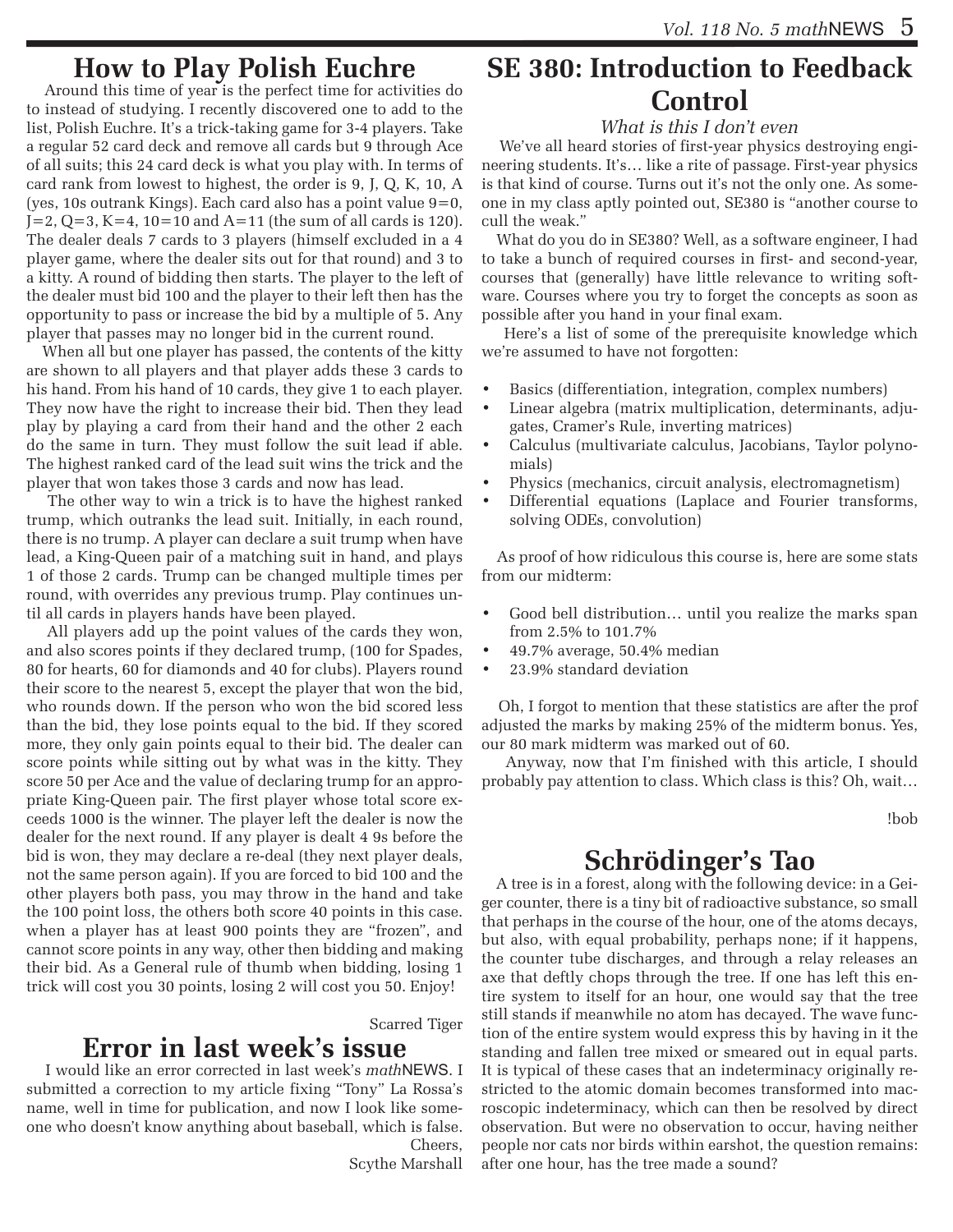### **Rainbow Mathies 20**

#### *(Likely) Queer-Identified Mathematicians*

 Hello mathies! At production night I was asked by a couple of my fellow writers how I planned to celebrate the 20th article column. This got me thinking about our strange and seemingly arbitrary fascination with numbers that end in a zero (or, more accurately, a number with a zero to the immediate left of the decimal point). In any case, yay 20 articles, let's move on. Today we have a topic which has long been coming. There are a number of distinguished mathematicians whose genius we regularly celebrate and whose ideas and developments we learn and use on a regular basis. It just so happens that a number of those more esteemed contributors to the mathematical coffers identified as (or were highly suspected of being) queer. This article will share a bit about four of them (four men, specifically: as hard as I could look, I just couldn't find any female-identified or transgendered mathematicians). If I missed anyone, please let me know and I'll include them in a future article.

 **Alan Turing**: I figured I'd start off with the most well known one. Alan Turing was a revolutionary English thinker in the field of computational mathematics. His most popular work on Turing machines gave a theoretical model for computation capable of finding the solution to any computational problem representable by an algorithm. While this model was never intended to model computers directly, they provided an interesting conceptualization of a CPU's main operation, not to mention providing significant contributions to the theory of computation. Many of his other ideas and inventions, such as the concept of ordinal logic (which earned him a PhD in Mathematical Logic from Princeton) and the breaking of the German Enigma code during WWII caused revolutions in their respective fields. Turing was clearly a genius, but unfortunately he would not be able to reach the full potential of his life. While working for the Government Code and Cypher School, he was known to be an openly gay man, which did not cause issues to his work initially. However, in early 1952 Turing would meet a suitor who would eventually break into his house and rob him. During the police investigation, it became known that Turing and this man had had sexual relations, and both were arrested, charged, and convicted of indecency. This conviction cost Turing his security clearance at GCCS and shame him to suicide in 1954. He was 41. To this day, his work is greatly celebrated and the fields of mathematical logic, computation, and computer science mourns the loss of the advancements he may have provided in his later years.

 **Pavel Aleksandrov & Andrey Kolmogorov**: Here we have the story of two Russian mathematicians who met as a result of their field of work and managed to establish a long and celebrated relationship. Both were students of the University of Moscow in the early 1920s, where both returned to teach only a few years later. However, the two did not meet and begin their lifelong partnership until 1929. Both made significant contributions to the field of topology in the 30s, working together to author a book on the topic in 1935. They each found prestige and respect in their field. Aleksandrov was president of the Moscow Mathematical Society for over 30 years, the president of the International Congress of Mathematicians from 1958 to 62, a corresponding member of the USSR Academy of Sciences from 1929 until his full membership began in 1953. Kolmogorov received one of each of the Stalin, Balzan, Lenin, Wolf, and Lobachevsky Prize throughout his lifetime.

In 1982 Kolmogorov was quoted to have said "for me these 53 years of close and indissoluble friendship were the reason why all my life was on the whole full of happiness, and the basis of that happiness was the unceasing thoughtfulness on the part of Aleksandrov." This story of lifelong happiness in face of the harsh cold of the north, especially in their time, is deeply inspiring.

**Paul Erdős:** Known for the pride bestowed to mathematical researchers based off of their esteemed "Erdős number," the infamy of this Hungarian mathematician reaches across Math departments in every academic institution. Erdős was known best for his collaborative nature, publishing 1525 different articles with 511 different co-authors. The applications of his work, as a result, reach essentially every nook and cranny of mathematical thought, from logic to calculus and from probability to topology. He was also known for his eccentricity and particular habits of language (he refereed to children as epsilons, for example). Despite his wide involvement in the mathematical community of his time, he did not receive much distinction for his work. He never received a Fields medal (the highest distinction in mathematics), though he was bestowed with a Wolf prize in 1984/84. One commonly unknown fact about Erdős is that he was asexual, instead devoting his life and his love to his field because, to use his words, "If numbers aren't beautiful, I don't know what is."

 If you are queer-identified, and are looking for someone to talk to or for supportive allies, there are always resources available to you. You can learn more about GLOW and its offerings, including a phone line at www.knowyourglow.ca. Counseling Services is always available to you; their offices are open 8:30-8MTTh and 8:30-4:30WF, located in Needles Hall across from Student Awards and Financial Aid. If you need support and assistance immediately, you can call the Waterloo Crisis Center at 519-745-1166. If you'd feel more comfortable speaking with someone from a queer specific service, please contact the GLBT Youthline at 1-800-268-9688. Finally, if you have any comments and concerns about this column, including ideas on topics you'd would like to see, you can contact me at dtaleman@uwaterloo.ca.

 Join me next issue when we discuss queer resources outside of UW campus. KW is a big place, so we will take a closer look at just what it can offer to queer-identified mathies.

#### (define this (not cool)) **Queer's Rights Organization Moves Against the OED**

 In recent news, several English queer rights organizations have opposed the change in the Oxford English Dictionary to amend its definition of the word 'fabulous' to be more inclusive of heterosexual individuals. The Oxford English Dictionary proposed amending the definition of the word with "Barely credible; astonishing, but in a way that does not require full grown men to erupt in fits of giggling and referring to each other as 'sister'."

 This movement echoes a less influential event last year, where a series of Women's Rights groups mobbed an annual general meeting of the Oxford English Dictionary to demand changes to the definition of the word 'penis.'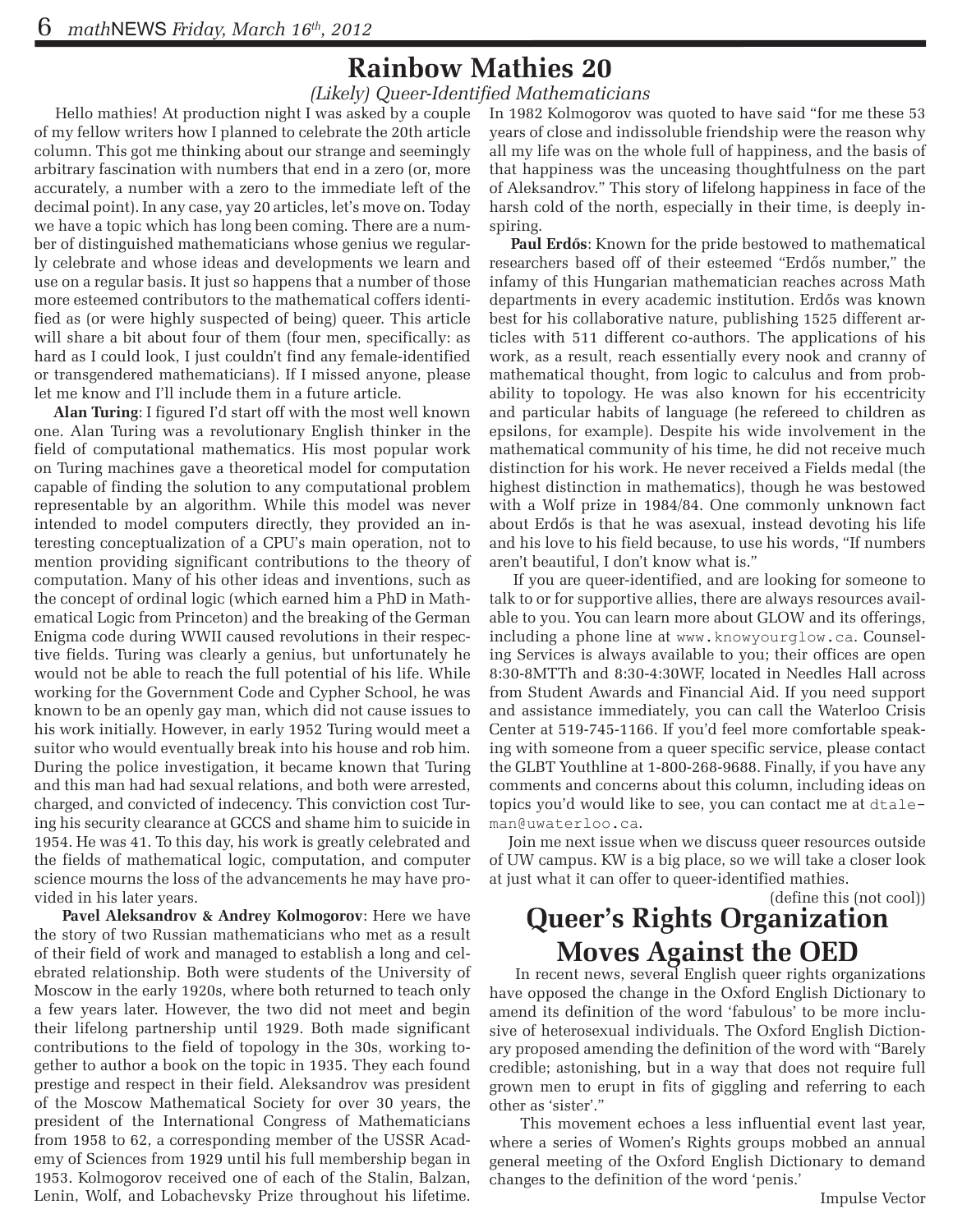### **FedS Fee Increase Explained**

*A Clearer View on How we Stack Up*

 On March 9th data was published in *Imprint* giving a breakdown of the Federation of Student's proposed fee increase. Following the breakdown on how the new money would be allocated, a comparison of the fee that UW students paid to their student government was compared to the fees that students at other Canadian universities paid to their governments. The curious thing about these numbers was the fact that the information was "normalized", leading to some speculation if the numbers were tweaked to make the fees we pay seem better in comparison.

 After contacting both *Imprint* and Luke Burke (FedS VP Internal), an explanation was given as to why the numbers were changed:

 *Essentially, if we were to simply publish the entire fee that each student union across Canada charges, it would be misrepresentative. In fact, FedS would look much better than (in my opinion) is fair to an accurate comparison.*

 *For example, Queen's Alma Mater Society charges a yearly fee of \$678.84 + health and dental, optional and society fees to each student. On the chart we provided Imprint, that fee is listed as \$74.72/term, because there are some resources and costs included in the total fee that represent services or programs that FedS does not provide (i.e. student newspaper, refugee program and athletics are not areas covered by the FedS fee, so we didn't feel it was fair to represent them in the Queen's AMS fee when comparing the two).*

 *All of the Student Union fees listed are either equal to, but in most cases lower, than the actual fee charged to their students in order to make it the most relevant to comparison with the FedS' fee.*

*–Luke Burke*

 A PDF detailing the numbers can be found online at http://bit.ly/x1iw6D. Note that the numbers still don't all correspond to how much each student pays/4 months or says which fees were removed from consideration.

!ED

# **String Terminators Outlawed**

 Just last week, computer scientists and programmers received an urgent warning from physicists. They have been warned to avoid using string terminators at all costs. Since string theory quietly assassinated all of its rivals, using a variety of faked accidents and ingenious poisons, the entire universe it now officially composed of strings. Thus, string terminators are potentially deadly, annihilating mass-energy arbitrarily, and will continue to do so until we eventually run out of universe. This would be a bad thing. The other possibility – thought this is calculated to be less frequent – is that the use of string terminators may unleash Terminator robots. This would be oddly appropriate, since it is computer science's fault. Fortunately, this has not been reported – or at least there have been no survivors.

 This development is expected to screw over all attempts to use strings ever, and mean memory leaks everywhere. Oh well, at least the universe will still exist.

*This is what daily life is like for an Arts Prof* Every once in a while, something happens in the world that is so outrageous that you can't help but do a facepalm at what the world has come to. Can you figure out which of these events actually happened?

# **A Modest Proposal**

#### *With Apologies to Jonathon Swift*

 Many major cities have homelessness problems, but very few of them are taking the "Lemonade" approach to dealing with this problem. Most of them prefer the "return the lemons", as endorsed by Cave Johnson. This approach tends to run into difficulties when there is no "return to sender" on the homeless people, or the city in question is in a climate such that it attracts homeless people. However, an American company has taken an innovative approach to this problem.

 An advertising company, based in the United States, decided to use the homeless people as roaming wi-fi hotspots. Equipping each of more than a dozen homeless people with 4G devices, and the ability to use these devices to project a hotspot. People wishing to use these hotspots were required to pay for access via Paypal. Homeless people that were creating the hotspot were given a percentage of the profit, to use to try and get themselves off the street. The company claims that the purpose of the exercise was to raise awareness about homelessness.

 In the opinion of this *math*NEWS writer, this sounds like an attempt to use the efficient market hypothesis to reduce homelessness. In reality, this will likely lead to failure, as people will not wish to pay for a service that can literally wander out of range at any time.

# **A Modest Proposal**

#### *More Apologies to Jonathon Swift*

 Many cities have homelessness problems, as exposited in the other article of this name. However, a moderately sized city in British Columbia is considering an innovative solution to this problem.

 Due to labour difficulties, the city's park maintenance staff has not cleaned the parks in over a month. In order to ensure the usability of the parks in the upcoming spring, the City has decided to experiment with hiring homeless people for park maintenance. Work largely consists of picking up garbage, including used needles and other drug paraphernalia, as well as hard labour for grass maintenance. Since these homeless people do not have other jobs, the City is able to pay them minimum wage.

 It is the opinion of this *math*NEWS writer that this is a very crass way of addressing labour problems. However, given that it is providing homeless people with jobs, albeit doing hard labour for minimum wage, it is my opinion that this is a fundamentally valuable exercise.

 Believe it or not, the first article actually reported a true story. This actually happened.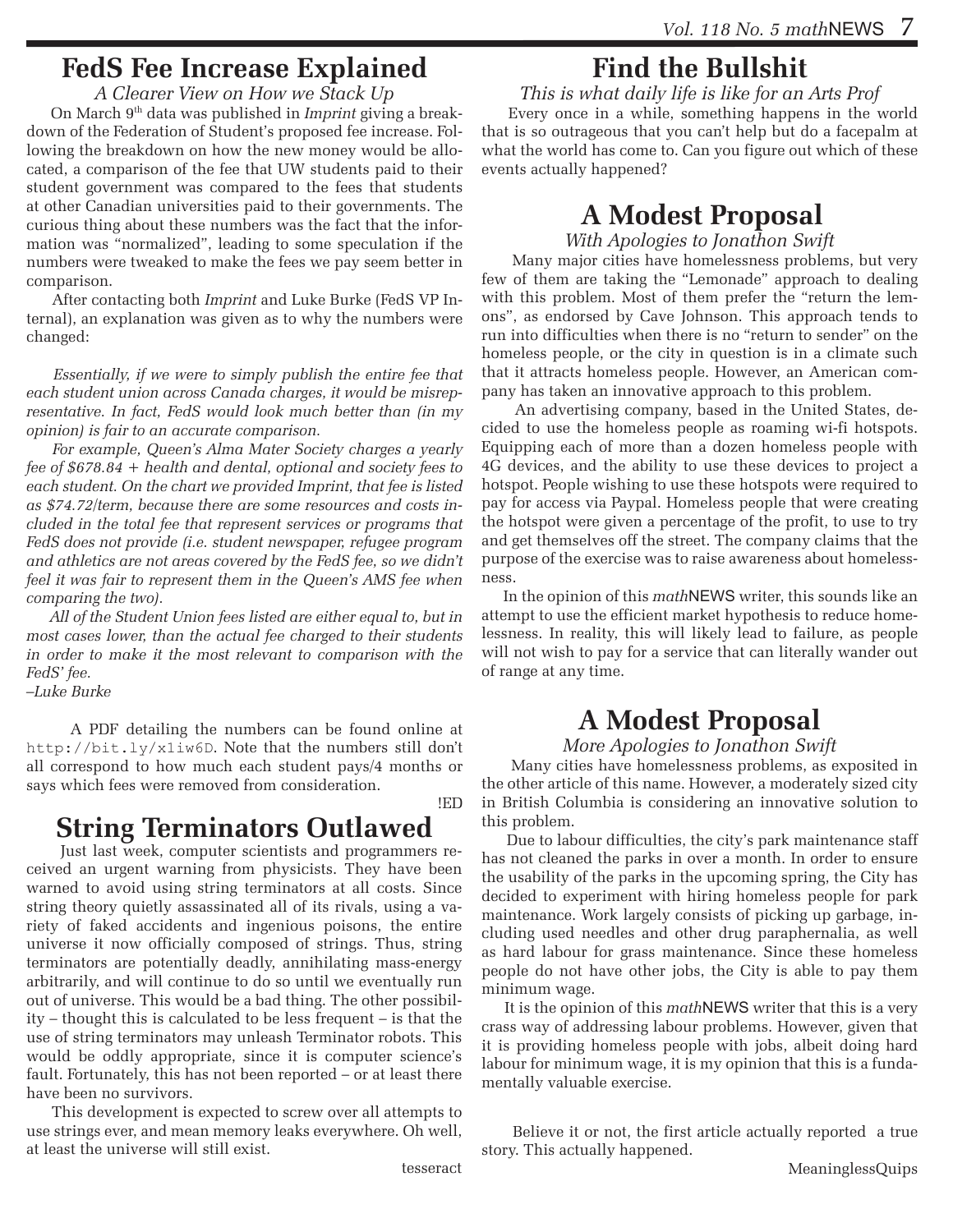#### **Kony 2012**

Earlier this week, Joseph Kony of the LRA party announced his intent to enter the 2012 race for the President of the United States of America as an independent. His platform was heavily focused on early education. "Children are our most precious asset", said Kony in his announcement video, "and we will make every effort to ensure that they receive the proper education so they can prosper". When asked about his positions on other matters such as the economy, foreign policy, trade regulations and marijuana legalization, he responded with "No comment".

 However, there has been great controversy surrounding Kony's campaign. One issue is his stance on religion with respect to the government. He strongly believes in theocracy, and proclaims himself as a spokesperson of God. Furthermore, when asked to see his birth certificate, Kony denied it, promising that he is, without a doubt, American. "You guys believed Obama, why not me?" replied Kony. However, these are only a minor issue when contrasted with his proposal regarding to replace the Secret Service with children.

 Nevertheless, Kony's support has been rising without any sign of stopping. While most American politicians skeptical, Kony has exploded throughout social media such as Facebook. The announcement video, "Kony 2012", has been shared by millions of teenagers hoping to change the world from the comfort of their chairs by clicking a conveniently placed "share this" button next to the video. When spoken of, people became very serious about the subject. "This isn't funny", said one very serious Facebook user, as he mistook a picture of actor Carl Weather in Predator for the president candidate.

theSMURF

### **Robocalls plague MPs vote on giving Elections Canada more power**

 In light of recent potential election violations (at the federal, not FedS, level) members of the Canadian Parliament are voting on whether or not to extend the powers of Elections Canada to investigate parties and any election irregularities. However, several members of Parliament have expressed concern that the Conservative Party, the current majority government, may have resorted to alternative tactics to defeat this motion.

 Several MPs have reported receiving automated phone calls at their homes and places of work which gave them incorrect information as to what the resolution before them in Parliament is, and giving them faulty directions to the House of Commons where the vote is to take place. The New Democratic Party is expected to make a statement on Monday condemning the use of such 'robocalls' to affect the outcome of any voting process, let alone a Parliamentary motion.

Impulse Vector

#### **Follow us on Facebook (mathNEWS), on Twitter (***@ UWmathnews***), or in person (MC 3030)!**

#### **Sun Flashes Earth**

 In recent astronomical news, there has been a flurry of solar activity, including a high numbers of solar flares. When word of this reached Rick Santorum, he realized that he had a small vocabulary and just yelled a lot. He promised that if he was president, he would stop anyone, including the Sun, from flashing Americans. He called the Sun's behaviour sinful and disgraceful, and said that it would burn in hell. Since he is a man of action, he promised to put a giant disk up in space to shield the world's corruptible eyes.

 He did not seem to realize that this would remove the source of life on Earth, as well warmth and food and stuff. When this was pointed out, he said "Only hippies like the sun and plants and stuff. We don't need no solar enerjee; we can burn oil here to kingdom come!" When it was pointed out to him that with zero funding to space programs, it would be impossible to make a giant disc to block the sun, he proceeded to stand there like a stupid child and make ad hominem attacks at someone he thought had a descendent four generations back who went to the Middle East.

 His rival, Mitt Romney, when faced with the same problem of the Sun flashing Americans, took a more practical approach. Figuring that the children need to be protected the most, he said he would protect their innocence by stabbing all their eyes out.

tesseract

#### **Random Happenstances**

Here are some things that I have noticed over the past week that don't really matter overall but its funny anyway (or not deal with it)

- Rush Limbaugh says that taking birth control pills implies you are a whore. This echoes his earlier comment that wearing a seat-belt implies you are a reckless driver.
- Vladamir Putin wins yet again, especially in Chechnya where he got 102% of the vote. His approval rating soars to a record high of 117%.
- House of Commons speaker threatens to have Anonymous be held in contempt of the House. The news is met with screams of "OH RLY" and "SO BRAVE."
- Kony 2012 makes us believe that were better people if we like a video or retweet something. Hipsters say that they were upset about children dying before it was cool.

DaFink

### **Sun Shines**

#### *Humans Awestruck*

 In the news, weather happened. Apparently we had a time change that brought us forward an hour and two months. I'm serious, there was sun and stuff. People were seen in trees in abnormal numbers. It has been hypothesized that early in humans' evolutionary history, there were higher concentrations of UV light in the atmosphere. This would mean that when levels of UV are high, people revert to a more primal, simian state. This, among other effects, causes them to have a strong urge to climb trees. It also causes them to become roughly as competent as monkeys at algebra, computer science, and other technical concepts. They do peel bananas roughly 244% more efficiently, though.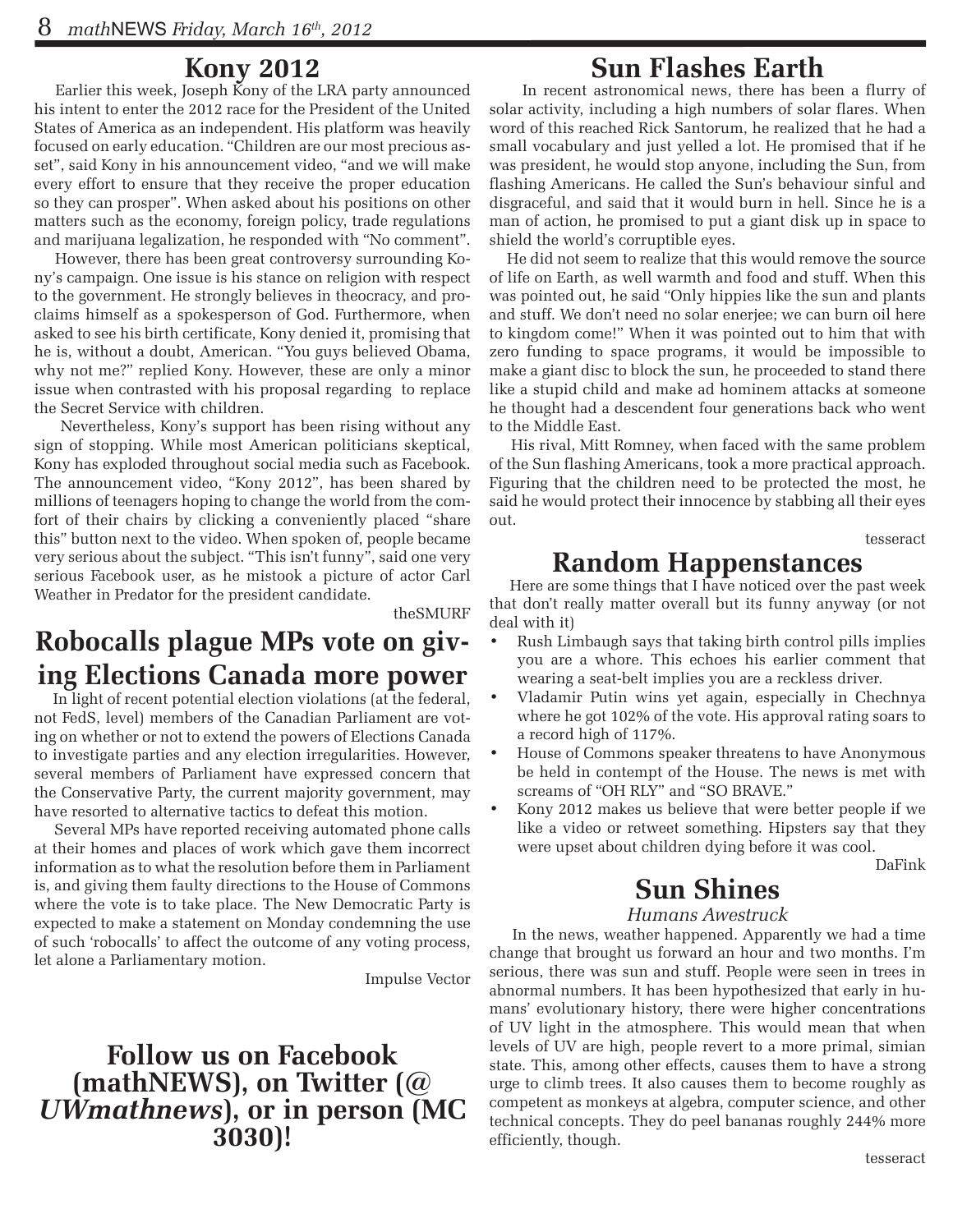### **A Hungry CS Student's Guide to Snacks**

 With the midterm season finally dwindling down, and finals looming ominously around the corner, now is the time Mathies flock together and attempt in the reprehension of their previous study habits. For CS students, this inevitably requires trying to optimize how they code. Since it is incredibly difficult to just make yourself a better programmer, the next best thing is to determine the ultimate food to eat while spending late nights trying to hack together an assignment due the next morning. With this in mind I present a hungry CS student's definitive guide to snacks:

- **Fritos** Although they serve as a delicious snack, Fritos function as a very problematic food to eat while coding. While the fact that they sticky up your keyboard is balanced out by their amazing taste, the real problem with Fritos lies in the salt content. The inevitable trips to the fridge in search of hydration, as well as the subsequent trips to the bathroom as a result of that hydration really eat up your productivity time. Although Fritos provide an excuse to sing Code Monkey, and as a result may lighten up your lonely night of programming, their irreversible flaws mean that they are regrettably a very sub-optimal choice for snack food.
- **Pringles** In most circumstances in life, Pringles are recklessly tossed together with Doritos and Miss Vickie's under the subcategory of potato chips. As a programming snack, however, Pringles deserve a special accolade for being the optimal choice of potato chips. The whole design of Pringles, right up to the packaging, screams optimization and efficiency, which above all, a CS student's primary concern while eating. The form of a Pringles can is both compact and durable, allowing you to store an endless supply wherever your computer may be located. It is my opinion that every computer case should house at least one can of Pringles, if only in case of emergency. Of course, since they still are at some level potato chips, snacking on Pringles does come at a cost. Pringles are powdered and salted, which leads to them sharing the very same downsides as Fritos. The salt content of Pringles, however, is minimal enough that I would still recommend it as a resourceful snack to consume while you code.
	- **Bagel Bites As far as luxury programming snacks go,** these are it. Bagel Bites represent everything you could possibly want while hacking away to the glow of your computer screen. They are bite-sized pizzas that serve to fulfill all the aspects where pizzas come short! Don't want to wait for delivery? These are beckoning you from your fridge! Don't have any clean dishes? You don't need any! Too busy to eat? Just devour it in one bite, and continue to work away! Of course the immense luxury of Bagel Bites comes at a large cost: If your microwave is not within arm's reach from your computer, you will spend more time cooking Bagel Bites than coding! That said, these delicious snacks are more than enough reason to put your computer in your kitchen or your microwave next to your computer, and once you have that set up, you have reached the epitome of snacking!

**N Events to Make the Upcoming End of Term a Little More Sociable**

- **• A Cappella Club's Concert:** Awesome songs and acts all using some awesome voice-work, happening March 23 & 24 at ML with the doors opening at 7:30 pm, tickets available at FedS or at the door! Get them before they're sold out!
- **FIRST Robotics Waterloo Regional:** See robots made by high school students compete for the regional title and a chance to go to the World Championships in St. Louis, Missouri, happening ALL DAY on March 22-24 in PAC, it's FREE to come see!
- **Pints with Profs:** See YOUR prof potentially get tipsy, happening March 20 at Bomber at 5 pm as hosted by MathSoc. Note to self: need to invite more profs!
- **St. Patrick's Day:** Get drunk in general at a place of your choice, strictly BYOA
- I'm sure there ARE more events going on than this, but these were the MAIN events that are in my mind to advertise at the moment…OH WAIT!
- **The FINAL HvZ Mission:** TONIGHT (March 16, assuming that things go according to plan), ALL ACROSS CAM-PUS (find the nerf gunned people!), IT IS AMAZING TO WATCH, I LIKE ALL CAPS :D

waldo@<3.LE-GASP.ca

#### MOVING DAY



maplebaconburgr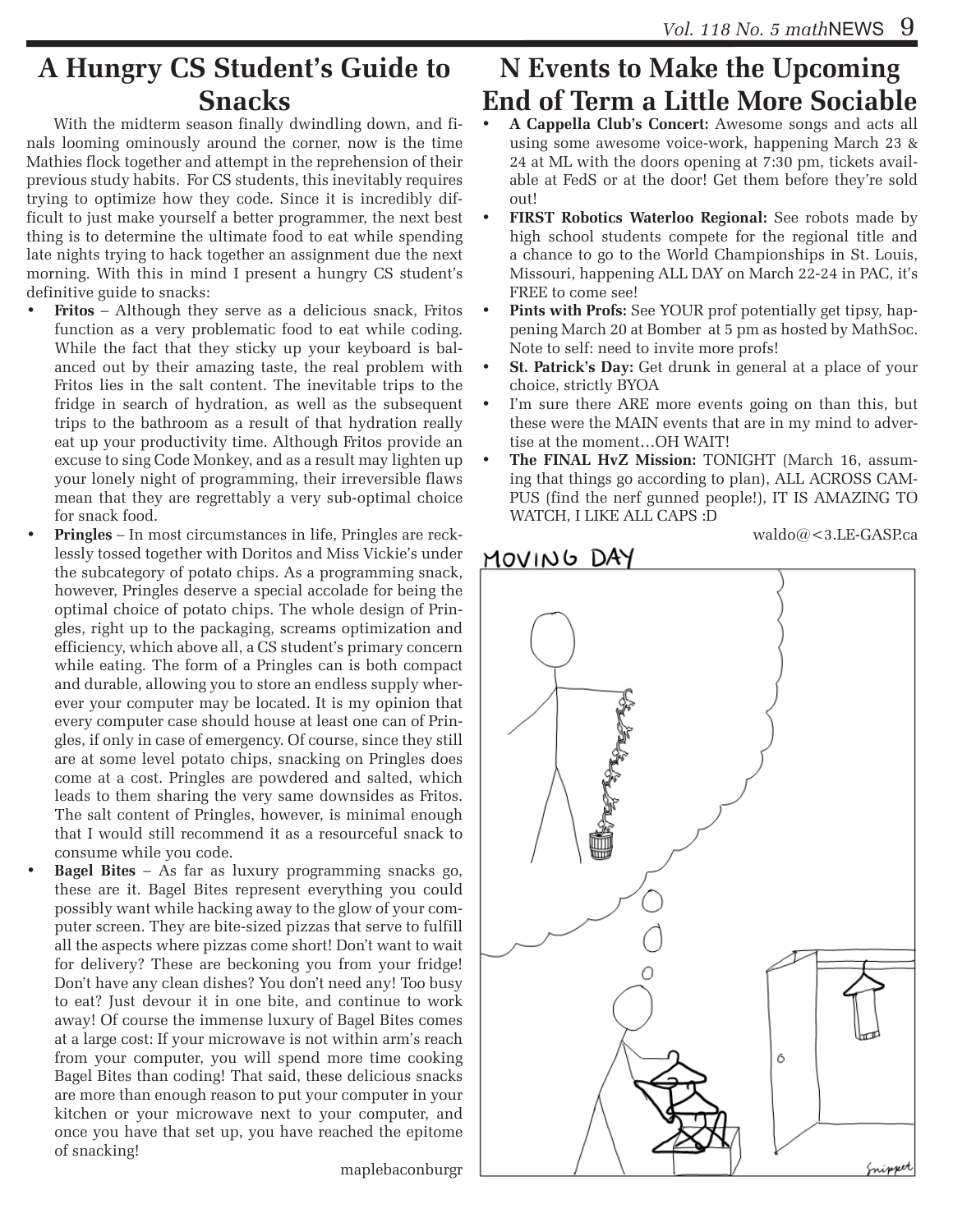#### **Re: The Three Deadly Sins**

#### *Or how I missed five interviews and lived to tell the tale*

 So I read last issue's article The Three Deadly Sins, which list three things that CECA (didn't you hear – they're now Cooperative Education & Career Action) really doesn't like students doing. One of the sins was not showing up for an interview, and I decided that I wanted to share a story.

 I caught a cold earlier this term, and as a result, I missed five interviews. I contacted the then-named CECS to inform them of my illness, and they offered to set up phone interviews for me, but I declined because I was feeling too sick. I had to write apology letters the next day, though.

 This was fine until I missed my third interview. Then I got a notice that, unless I submitted a doctor's note, my Jobmine access might be interrupted. Fortunately, I had already obtained doctor's note (since I missed a lab), so I submitted it and then everything worked out. CECA even offered to contact the employers on my behalf and reschedule my missed interviews.

 So what are the lessons? If you ever get sick and have to miss an interview, contact CECA before hand and tell them. Try to arrange for a phone interview instead. If that's not possible, then depending on how many interviews you miss, you'll need to get a doctor's note. Always be polite and honest when you contact CECA.

 Once you confirm that you're an honest student who just got sick (and you weren't intentionally skipping interviews), CECA will genuinely try to help you reschedule your interviews.

!bob

### **N Things to Do Over Everyone Else's March Break**

#### *Waldo thinks Reading Week isn't the only time to do various things!*

- Write a midterm, because they're STILL not done yet!
- Participate in a game of Humans vs. Zombies, because it is just THAT fun
- Write a report for PD2...wait, why would I want to do that?
- Promote various events that are coming up, but we'll get to that later I guess
- Do some work, it's supposed to be a co-op term you know!
- Be successful at work so you feel good about work for once!
- Evaluate some high school produced websites
- Get mad at how you didn't promote various events enough and how you wanted more people for them
- Become annoyed at how you failed to do something you thought you were going to do in Reading Week, but it's ok because you are NOT the only one!
- Read a very depressing textbook and rant in your head about how you wish you had time to do more research to make things not as depressing
- Ponder when the next pop quiz is going to arrive...along with it's friend, the OTHER pop quiz (at the same time, obviously)
- Eat some pie for Pi day and show off some Mathie pride for some proto-frosh :D

waldo@<3.LE-GASP.ca

#### **Omigosh: The Best Number Ever**

*Move aside* e

 If you've watched Vi Hart's movie about F ("Wau"), you'll know just how exceptional a number wau is. But today, I'm going to introduce you to an even more amazing number. Pretty much any society that knew about  $\mathbf F$  knew about this number. Except, this number was so mysterious that it took them a long time to figure it out.

 This symbol for this number will be based off of the Greek letter "omicron", but we don't like that name because it doesn't carry the same kind of "wow" factor as  $\mathbb F$ . So instead, we'll use a slight derivative, "omigosh", which we'll define as an omicron with a horizontal cross in it.

The number omigosh is truly amazing. Just like  $\mathbf{F}$ , it's a rather inane exercise to try and write omigosh in decimal notation. The number literally has no digits. The ancient Indians had to invent a special symbol to represent the number omigosh.

 Besides being a number just as special as F, omigosh happens to be related to it too. For example, if you've watched the **F** movie, you'll know that e to the 2 i pi equals **F**. But what Vi neglected to mention is that if you remove the 2, leaving just e to the i pi, the resulting expression plus  $\mathbf{F}$  equals omigosh.

 How can you calculate omigosh? We can try the following procedure:

 Write a fractional line with 2 below it, followed by a plus sign, followed by a fractional line with 3 below it. Then, repeat this procedure above each line. The result should be a fractal fraction, the value of which is omigosh.

There are some properties of  $\mathbf F$  that also work with omigosh. For example, omigosh to the power of pi to the power of omigosh to the power of 2pi to the power of omigosh to the power of 3pi to the power of (etc.) is all equal to omigosh times the square root of (omigosh times the cube root of (omigosh times (etc.))).

 Omigosh is so special that some simple arithmetic actually breaks down when applied to it. You know how taking the logarithm of base  $\mathbf{F}$  is meaningless? So is taking the logarithm base omigosh. And dividing by omigosh? Forget it, it can't be done. You can't even divide by F.

Now, for any number x, take y as  $x + \text{omigosh}. x$  to the y minus y to the  $x = \text{omigosh}. x$  to the x to the y minus y to the  $y$  to the  $x =$  omigosh. In fact, you can take any power tower of x's and y's and subtract them (as long as you keep the number of x's and y's the same on each side of the subtraction), and the result will always be omigosh.

 And what does all this mean about what omigosh is? As it turns out, absolutely nothing at all.

What properties of omigosh can you come up with?

Ender Dragon

Video on F: http://www.youtube.com/ watch?v=GFLkou8NvJo

### **What to do on St Patrick's Day**

 Drinkdrinkdrinkdrinkdrinkdrinkdrinkdrinkdrinkdrinkdrinkdrinkdrinkdrinkdrinkdrinkdrinkdrinkdrinkdrinkdrinkdrinkdrinkdrinkdrinkdrinkdrinkdrinkdrinkdrinkdrinkdrinkdrinkdrinkdrinkdrinkdrinkdrinkdrinkdrinkdrinkdrinkdrinkdrinkdrinkdrinkdrinkdrinkdrinkdrinkdrinkdrinkdrinkpuke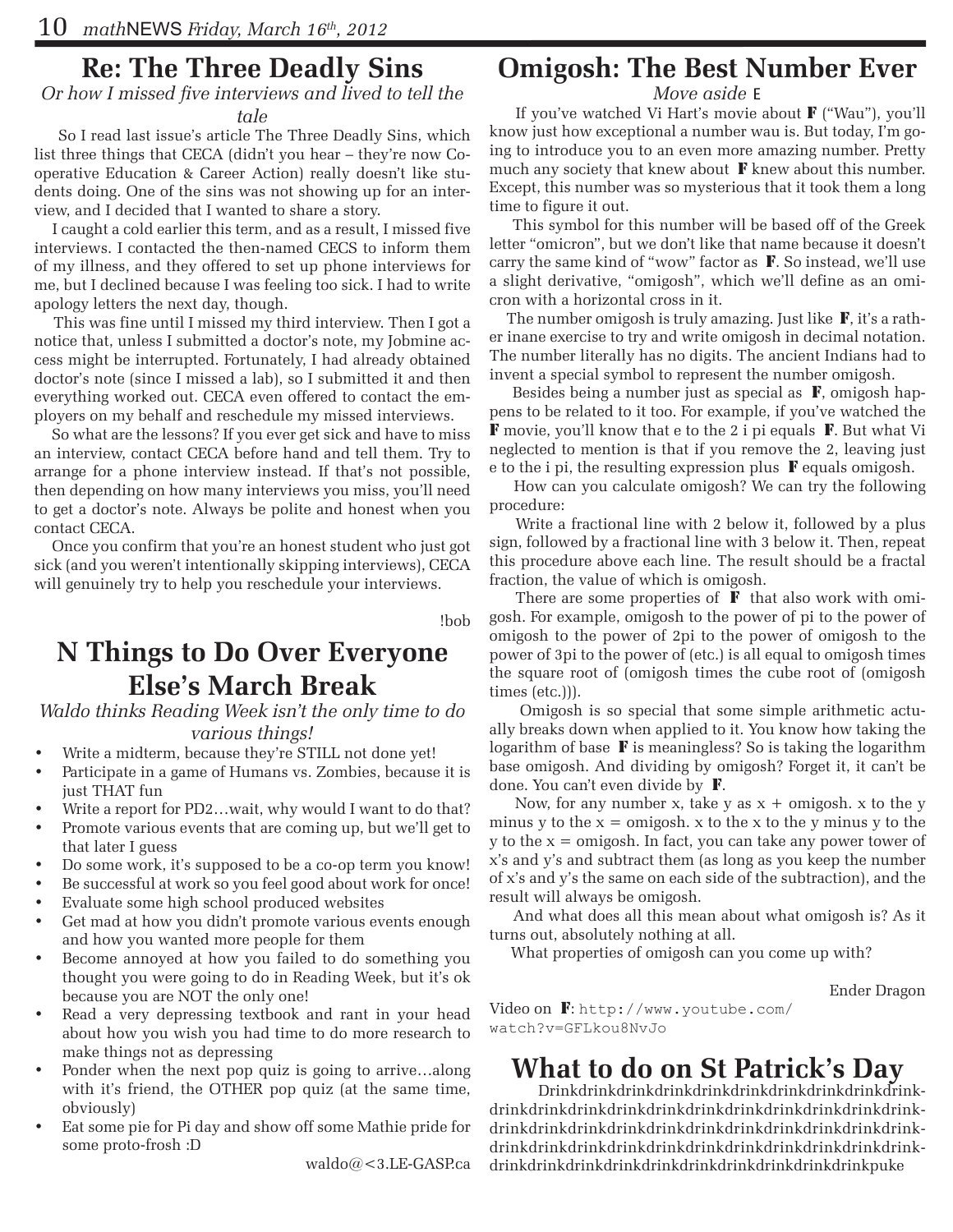## **Russian Reviews**

*Realms of the Mad God*

 Do you like bullet hells? Do you enjoy MMOs? RPGs? Do you yearn for a quick fun time with friends? Perhaps you should try Realm of the Mad God. Although it initially seems to be a bullet hell, it is actually a co-op MMO RPG featuring numerous powerful bosses scattered throughout the world and randomly generated "quests"of various size that spawn groups of minions to harass you and can (occasionally) have multiple stages/ forms to fight.

 The game is fun, and challenging, why? You only have one life. Once you die, your character is gone forever, only their stats recorded on a leaderboard to remember them by. This is okay though since you can make a new character and hit the maximum level and find rather powerful items in about a half hour, so a new character is only a few fights away from joining the massive player-parties who kill gods.

 The game has basic graphics, very retro (8-bit style), which is cool and all. A problem though is it's soundtrack, which is rather lacking and repetitive, making you likely to turn it off and listen to something else. This doesn't subtract from the simple fun of the game though, where you and a few friends can wander out into the wilderness, slaughter mobs, do instances, and join dozens upon dozens of players trying to kill a god within that god's domain (insane numbers of deaths occur when doing so).

 Leveling up with one class will unlock other classes that you can use for future characters, so although you start with only the wizard, you can soon become a priest, archer, rouge, warrior, necromancer, etc. Every class plays 'differently', with range, speed, and damage of attacks, along with special abilities (explosions, piercing arrows, life drain, etc) and class specific items splitting the classes up.

 So if you want to spend some time playing about in this game, bring a friend and download the game for free from realofthemadgod.com or by downloading it off Steam, either way, it is free and waiting for your enjoyment.

Soviet Canadian

### **A Game of Thrones Season 2**

 March sucks. Why, you say? Because it's in the way of April. Imagine if we just removed March. Then it would be April already, and GoT season 2 will have started already. If you haven't read the books or watched the first season, you should. Based on the books by George R. R. Martin, the first season of GoT aired last summer and was received extremely well, and season 2 is set to air April 1st.

 For a lack of better words, the show is fucking awesome, with an emphasis on the "fucking". After watching the first season, I started reading the first book and noticed one Stark (pun totally intended) contrast between the book and the show: the show has way more sex/nudity. Besides that, the show remains quite true to the books (within production restraints, obviously).

 The story (as far as I know, being only finished the first book) is that of Westeros, the Seven Kingdoms and the conflicts between them as the lords fight over the Iron Throne. While the story is focused around its characters, there is also a splash of the supernatural, such as the extinct dragons. It's a great show and you should definitely watch it.

# **The Benefits of Working from Home**

*Why I was able to make it to math*NEWS *for example* I am a Software Developer. That's a fancy way to say that I spend a lot of time on Reddit and every once in a while write code to make things do stuff. Mostly Reddit though. Notably, most of my job description is stuff that I do on a computer + therefore does not require my presence. In light of this fact, I occasionally take the oppurtunity to work from home, the greatest thing since icing in a can. In my adventures I have catalogued the best parts of working from home, which I come to share with you today. Without further ado, the top X benefits to working from home:

- **• Pants:** More importantly, the lack of pants. Nothing is better than an entire day doing work without pants. Pants are garments designed to bring you sadness, and not wearing pants is liberation. I'm sure Richard Stallman is totally for the freedom from pants movement.
- **• Sleep:** When you work at home, if you start at 9, you can wake up at 8:59 and you are totally on time. If you don't need to contact anyone, you can retroactively be at work on time and wake up after 9! In the end, the amount of extra sleep you will get will make you just that much more productive later once you start playing minecraft after work. You could also use that productivity on work, but the minecraft will probably be more fun.
- **Entertainment:** It's an ideal time to do a movie marathon! Sure, you're working, but everyone knows that multitasking is a great way to not be terribly board while working. You've got 8 hours of work, but it'll just fly by if you watch a trilogy of films through it. Heck, if you watch Lord of the Rings Extended Edition, you'll be working enough overtime to balance out the lost productivity!
- **• Travel:** Did you go somewhere for the weekend? Sad the weekend is over? Work from "home" that Monday and stick around! I'm sure you can quickly get that 8 hours of work compressed down to something manageable and enjoy the extra day wherever you are.

 All these benefits and a myriad of others will be yours if you can only convince your employers that you're not the slacker you probably are. Just remember, the office isn't going to keep you any more productive, just more secretive about your unproductivity!

Jerf

### **Speaker Requires Anonymous' Spokesperson to Speak Before Parliament**

 In response to threats against Defense Minister, Vic Toews, the Speaker of the House of Commons has required the spokesperson of Anonymous, Guy Fawkes, to appear before the House. Anonymous, the large, internet-based protest organization has replied stating that it's spokesperson has unfortunately passed away in 1606, and thus will not be appearing at the House of Commons' next sitting.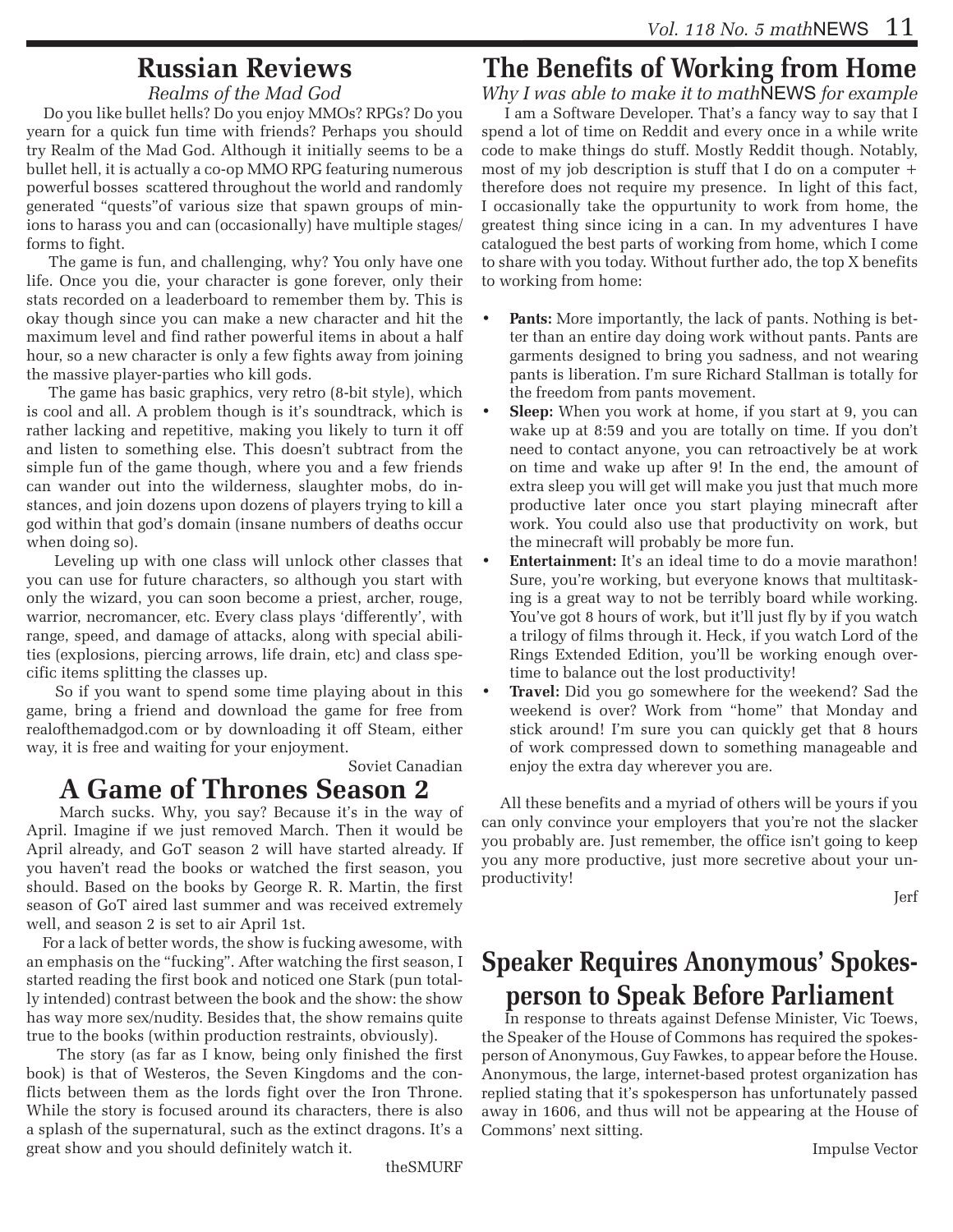# *prof***QUOTES**

*Now with 20% less course material!* You must get out of this idea that money is real… books are real… cars are real… [points to a student] HE is real! -Smith, ECON 102 A massive party, no savings, all spending… machines break down. Everybody dies. -Smith, ECON 102 What you are saying makes sense to me but I want to say no. -Jason Hinek, CS 240 So I gave my grad students a programming assignment… Student: How old are these guys?… They are grad students, but from that assignment I think they went to the University of Walmart. -Kennings, ECE 124 Since you guys actually showed up for this second makeup lecture, I've brought you guys cookies \*throws boxes of oreos\* -Dupont, MATH 119 If  $L = 1$ , FML! -Dupont, MATH 119 You should know something about e other than its delicious taste. -Dupont, MATH 119 I actually know very little about drugs even though I look like a crack head. -Dupont, MATH 119 Now I'm going to take the mother function and use her to give birth to other things. -Dupont, MATH 119 If you are in Uptown Waterloo and see something of this form. -Dupont, MATH 119 Let's add a bad-ass bracket right here. -Dupont, MATH 119 Big O is a monster that eats everything smaller than it. -Dupont, MATH 119 Big O is the cookie monster… It even looks like a mouth. -Dupont, MATH 119 Big O is like a black holy sucking in all powers greater than it. -Dupont, MATH 119 If you have a low testosterone level you wear clothes like Clinton does. -Dupont, MATH 119 You need a 4-dimensional brain to do that. That's when the drugs help. -Dupont, MATH 119 There isn't a good representation of Mexicans in math. That means no Sanchez Theorem. -Dupont, MATH 119 I'm gonna take this and go down on it. -Dupont, MATH 119 This could be a block of ice or a block or crack cocaine. It doesn't matter. -Dupont, MATH 119 Oh, I'm Abraham. -Dupont, MATH 119 fer-MAH, not Fer-MAT. It's French bitches! -Loo, MATH 135 I just want to clear something up, between me and Eddie only one of us does drugs and the other one is me. Engineering already thinks I'm dealing drugs. -Loo, MATH 135 The whole drug, gay, reddit, Chinese thing needs to stop. Now, let's talk about the Chinese Remainder Theorem. -Loo, MATH 135 You always want to use your dick! -Loo, MATH 135 So I can understand people wanting to take a break, after midterms this week, and people doing assignment 4 and handing it in late. So today, I have a topic that's somewhat appropriate… Exhaustive Search. -Lubiw, CS 341 Man, all these years of waiting to get respiratory problems, and I don't even get a cool puffer. -Doyle, ECON 304 It was students and deadbeats, and you can argue if they are two different classes of people. -Doyle, ECON 304 It's phone day today. By the way, that's a lame 1980's ring. -Doyle, ECON 304 You can only buy half a clown with \$5000, and it's not very funny anymore. -Doyle, ECON 304 This is the one thing in the course you can actually make money out of. -Doyle, ECON 304 We've got a central bank. They're not morons. Well, maybe they are morons, but they have some skills. -Doyle, ECON 304 I don't even like my actual friends and I'm trying to get rid of them. -Doyle, ECON 304 If you ever become an evil supervillan… you really want to go drinking with the central bankers and slip them something. -Doyle, ECON 304 I'm still convinced that PAS is designed as an experiment on what happens if you turn people into rats. -Doyle, ECON 304 Fortunately, we've never got the results of the research because they couldn't find their way out either. -Doyle, ECON 304 This is not a model of banking. It's a model of loansharking. -Doyle, ECON 304 When it gets to bankruptcy court, the bank can't take away that for 3 years I was the biggest bigshot in Waterloo. -Doyle, ECON 304 [On Monday] Prof: When are things due? Student: Wednesday. Prof: And you've started them already? Come on. - Ragde, CS 442 [at a goose outside the classroom window] "Honk Honk!" -Cormack, CS 241 We're using "proof by check mark" again, although I advise you if you want marks on your assignment not to do this. -Purbhoo, MATH 249 Some people say that infinity is a number, but that depends on what you define a number to be.

-Loo, MATH 135

-Purbhoo, MATH 249.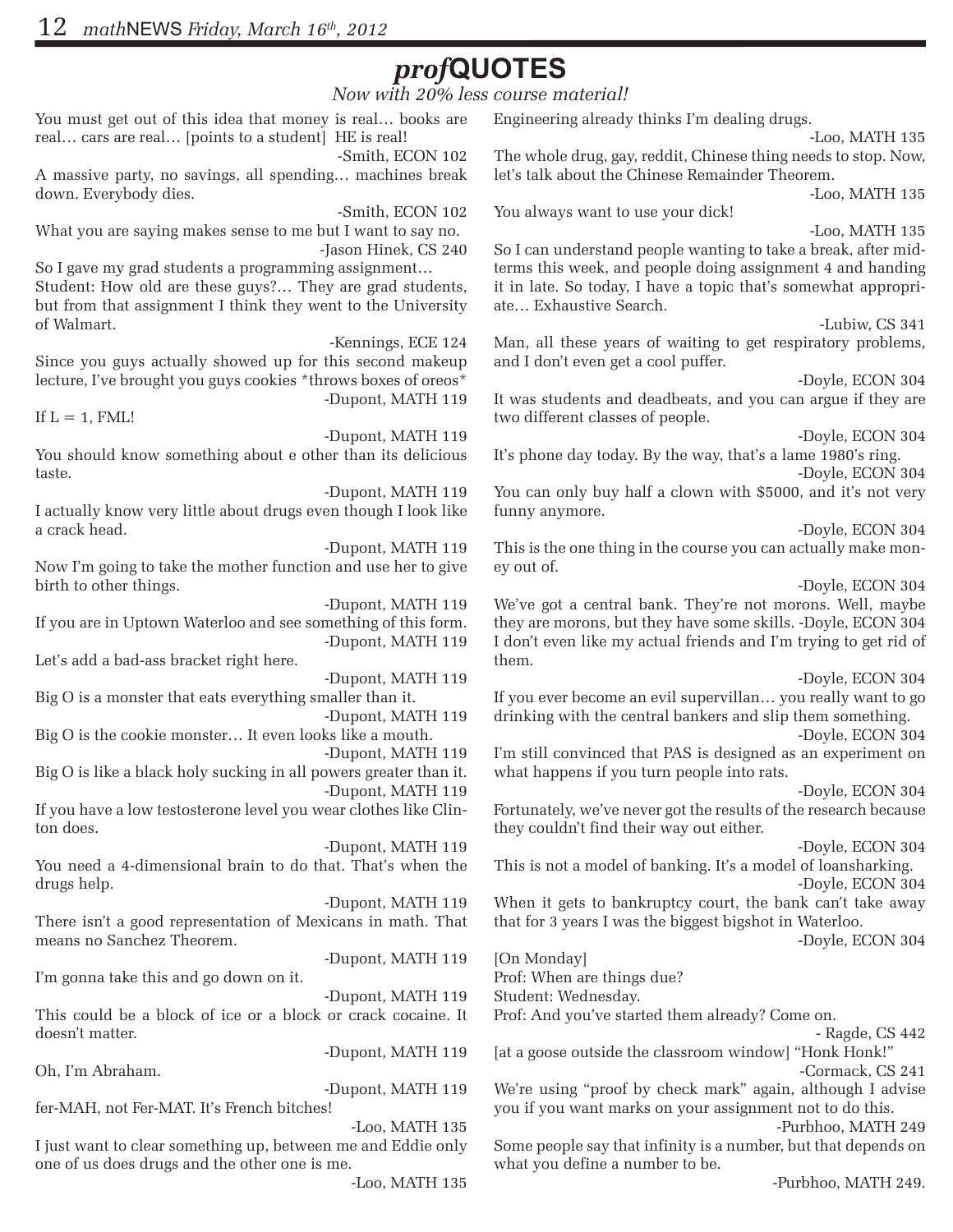# *prof***QUOTES**

*Now rat-poison free!*

I even had a note I wrote after class which said "What was I thinking?" and still promptly forgot.

-Purbhoo, MATH 249 Your hypothetical question is a bit too hypothetical.

-Purbhoo, MATH 249 I'm going to have the worst caffeine crash in 20 minutes. *[checks clock]* Cool! Class will still be going on!

-Katz, MATH 239

But I digress. Man, I digress!

-Katz, MATH 239

The brain isn't very good at finding isomorphisms in graphs. Not your brain in particular.

-Katz, MATH 239

Wow, I digressed and it was about math!

-Katz, MATH 239

I'm totally tweaked out of my mind. I'm on chai tea. -Katz, MATH 239

This is the "oh shit" moment.

-Katz, MATH 239 I'll give you a sec to write all this down, and see why you should care.

-Katz, MATH239

#### **Submit your** *prof***QUOTES to the BLACK BOX (by the Comfy Lounge) or email them to us at mathnews@gmail.com!**



# **The Ballad of the [Un]Dead**

From light illuminating eternal Into the realm of creatures rational, There beget tales of sin most infernal. High upon a court with gold encrust'd, In hushed darkness the vile triumvirate meets A ruffle of cloth sweeps across the floor, The candles are lit, and a voice thus spake: "O Scepter'd King, O Lord of the Nethers, Heed our cry; time for open war is now With us gatekeepers, pandemonium Shall reign. Tartarean sulphur and strange fire Spread from your unearthly throne, ravaging The enlightened and the pious, sending Them to our desolate land, tortured and Forsaken. Accept! Start this glorious era!" Belial, to whom no temple revere and Azazel bearing the lord's standard Appeareth when invoked and spake as thus: "Floods and winds of tempestuous fire await the insolent who call upon The Assembly of the Damned without due Purpose nor respect; adhere to your ploy We shall not do. Yet the vine is ripe; Aid we shall send to this crusade of yours."

Millions of bodies form a crimson rose Covering the earth with this sanguine ritual; Again and again howls of depression Follow the battles whence these demons come, With diabolic birds most vile and foul. *Aevum resurgere,* the dead shall rise Distilling fear and trepidation to The shattered sanctums of all mortal men; To face a fallible afterlife, so Easily controlled, crushes the spirit. From the horde of rotting arms, Maniacal laughter erupts in the Desolation undead leaves in its wake - Yet these people know not of true despair Since the lake of fire did not open As it was written in the books of yore And only then shall people understand.

Blares of trumpets rings out from the heavens, Seraphim, Malakhim and Cherubim Descend in a blaze of feathery wings. Millions of minute cuts lacerate Rotting flesh, made by a silver forest of lances in shining armour. These Valkyrjur decimate the undead As swift as they come, saviours to those who still claw at the Stygian waters. The demons are again banished from light They bide their time, growing ever stronger While the angels descend into weakness One day the seal will and true despair Will run amok in these lands unchallenged. Hear ye now of this cautionary tale, And arrest this calamity at its core.

*Aevum resurgere,* Zethar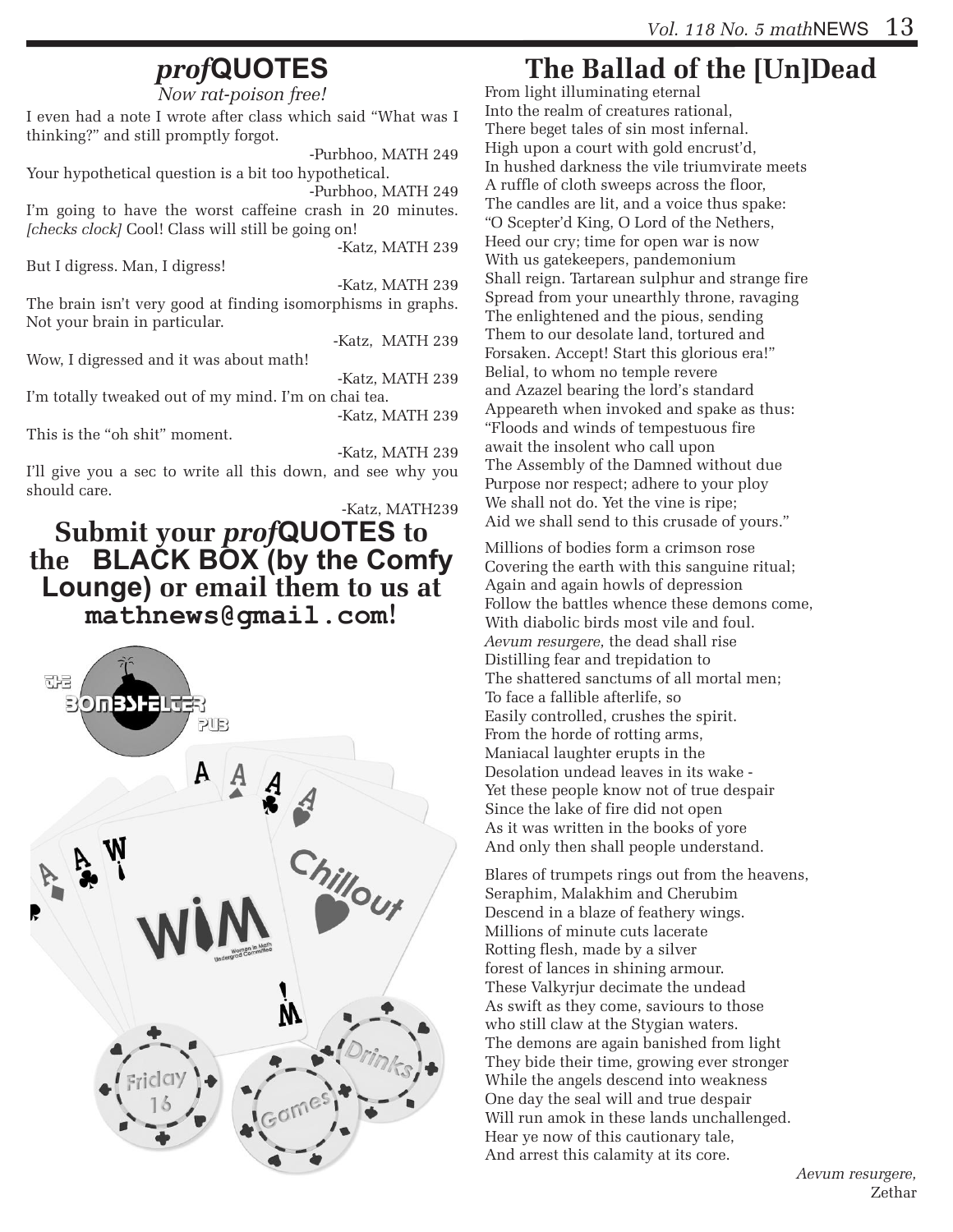### **The Ambiguous Video Game Quiz**

*I totally didn't phone this in* Winner of last week is Glorious Nation of Paraguay.

- This week's questions:
- Stealing from people for benefit
- Attacking people for their belongings
- Take all the glory for yourself Submit answers to the BLACK BOX.

### **The Modern Ape**

Vibrations pulse into coclea, activating the neuron chains Weaved plantae fibers sheath skin, blocking from the rains Fused sand bends beams to lens, resting in alloyed place Smaller than a held rock, device links to cyberspace

Crawl, walk, climb, ride, we are the modern apes

Ice Nine

### **Voldemort Makes Backups**

Quick Master

*You should too*

 Recently I had a good look at my backup strategy and decided it wasn't good enough. I'd been doing full daily backups onto a big external hard drive sitting on top of my computer, which may be better than most people, but isn't good enough. In the case of a fire, or theft, both my backups and computer might disappear. For some things this might not really matter, (Do I really need all my assignments from 1A?), but for other things, it's crucial that I have access. I can't regenerate cryptographic keys for example, and some of mine protect a lot of data that would be lost if I lose the keys.

 Clearly, I should be backing up the few important things better than the large amount of unimportant ones. This gives me the need for an extra, small backups, as well as my daily full ones. To ensure I've always got access to at least one copy, There should be lots of redundant ones, and ones that are physically separate as well. Given the sensitive nature of some of the important things, mainly the encryption keys, the backups shouldn't just be accessible to anyone. That means that the backups should themselves be encrypted. To summarize, I need to take the Voldemort approach to backups; make lots of copies of important things, and protect them well. Barring a few 17-year-old kids hunting down and destroying my backups one by one, I should be able to survive catastrophic failures.

 To make lots of copies, I need lots of places to store them. I've taken to carrying around a USB drive on my keychain. It's not big enough to hold a full backup, but it can easily hold the most important files. It's also convenient if I need to transfer files around between other computers, but that's a side effect. I've also got space available to me on various servers and web accounts, such as my CSC server space, or my Google account. All these places are excellent for storing small backups that change infrequently. They also are geographically dispersed, which means that one disaster is unlikely to take them all down. (And if a natural disaster takes out half of North America, I've got bigger problems than my backups going missing.)

 To protect the backups so that people can't abuse them, I first encrypt them using PGP and a reasonably large encryption key. But how can I restore the backups if I lose that key? Well, I can't, so I need to back that key up too. This looks like a chicken and egg problem, but I can protect that key with a password. It's easier to brute-force a password than a key, but if I keep the password-protected key only in storage locations I trust to have reasonable physical security, then I deem it to be a reasonable compromise. With this, a potential attacker must either break through encryption with a large key, or get physical access to something and then crack the password. Since this is at least as good security as that of the files I'm backing up, it should be fine. Effort spent increasing security past this would be better spent securing the originals.

ConcealED

#### **Brainless Musings**

#### *The BESMASter regrets sleeping with a Zombie*

 I don't always write for *math*NEWS, but when I do, it's too complex for you to understand why. Please remember now, for me, the last time you heard of necrophilia being cool. You're not wrong, it's another Twilight reference. Anyone can identify a flaw in someone else but it is hardest to identify a flaw in yourself and sometimes in those whom you love dearly. This article's agenda is to help you become more self-aware. To help you become a better person, to guard you from silly mistakes, and maybe to help someone who really needs it. Most people soldier on when they make a mistake while some will sit and bawl their eyes out over every single one. The key is to find someone who either cares very much or doesn't care at all about you. Sometimes a diner or a pub can provide a suitable environment for this. Don't be afraid, this method is tried and tested, with thousands of years of evidence to support it.

Are you ready?

I really tried to build some anticipation there. Probably went

awry with that attempt. Do not talk to this person. Complain about all the things! That's right, skeptical as it may sound, a solid hour of complaining has been shown to relieve stress, backaches, itching, burning, and dry scalp. Your friends usually try to help you, make you feel better, and generally support you. Unless they attempt to ditch you often, then I'm probably right. This is the problem. You might deter your friends away from you with your incessant complaints. Maybe it's best to just… bribe someone with food to ignore your complaining and get all those issues off your chest. If you have read this far, odds are you know what's up. Remember to try your best and give it your all, complaining doesn't get you anywhere. Have you started yet because only the first 2 people with the correct answer will recieve the prize.

One more thing – Good luck, and the prize is at MathSOC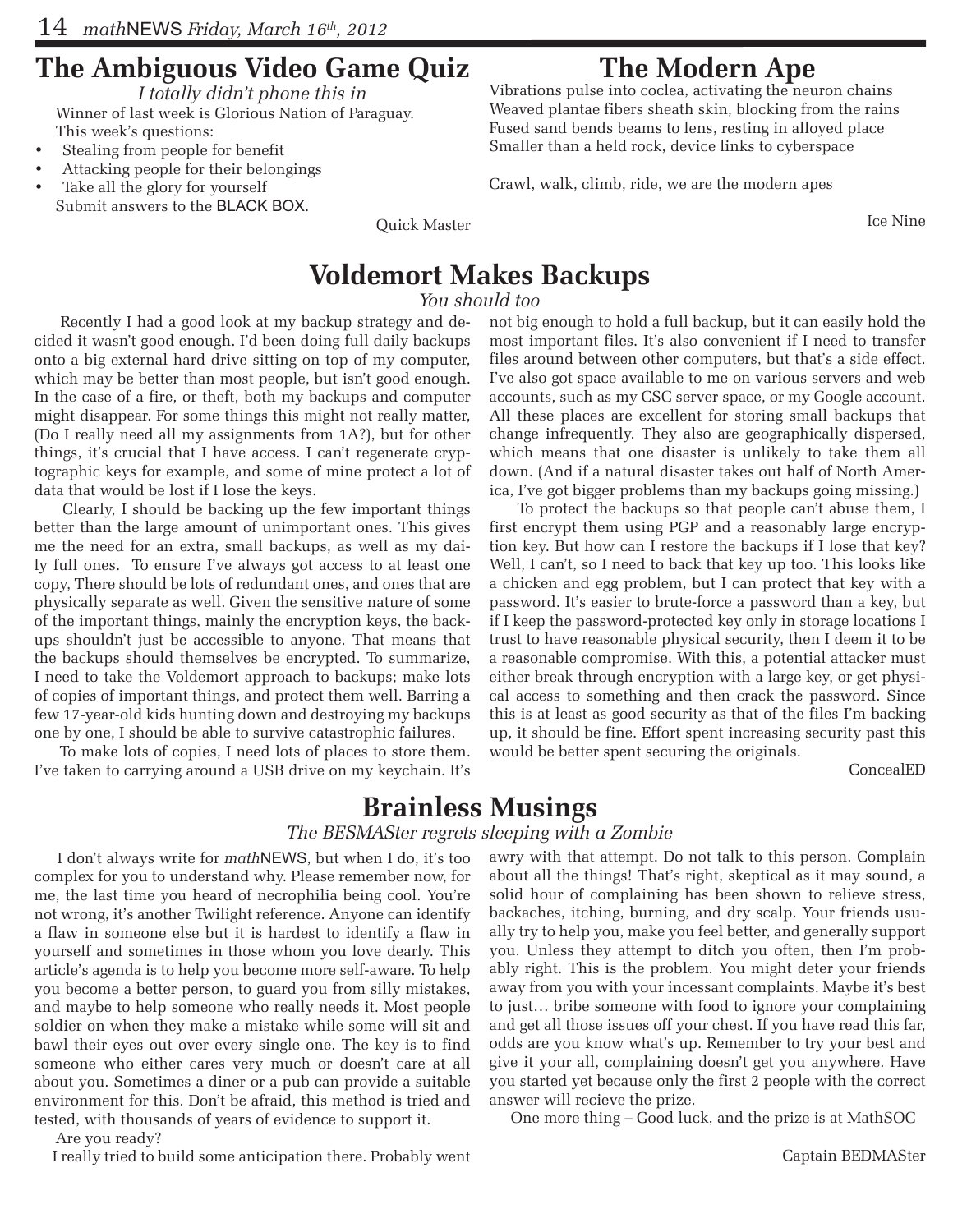#### **Horrorscopes**

**ActSci**: It's tax season and it seems that you're the only one who seems to know how to fill out all of those forms. You start running a business and make a lot of money in the next 3 weeks. You go up one tax bracket.

Your unlucky number is: 22% of your income.

**AHS**: It's warm and sunny out, so you decide to do your homework outside. That doesn't take very long, and you get diagnosed with rickets.

Your unlucky number: Only 20 minutes outside leads to vitamin D deficiency.

**AMATH**: You start modelling your differential equations in Matlab and realize that most of your courses are useless, since you can now tell a computer to do the work for you. You start living life as a hobo.

Your unlucky number is: 1 computer language.

**ARCH**: You find that your prize-winning igloo has melted. You want to erect a monument in its honour, but you can't decide on a material. You settle on obsidian, and accidentally spawn a portal to the nether.

Your unlucky number is: Over 50 blocks to choose from, and you picked that one?

**ARTS**: Some people take Psychology of Evil to learn why people in history have inflicted such atrocious acts to others. You see the course as a How-To guide.

Your unlucky number is: 0.000043 Hitlers of evil committed so far.

**C&O**: You don't want to do your homework, so you create a generating function that does it for you. Maybe if you actually paid attention in class, you would have learned that generating functions don't work that way…

Your unlucky number is: 4 hours before it's due.

**CS**: You hear a Laurier student bragging how she knows over 10 languages. You scoff, saying that's nothing. She responds in Ancient Mesopotamian.

Your unlucky number is: 12 programming languages under your belt, none of them verbal.

**Double Degree**: You hear of a really awesome Waterloo party happening this weekend, but it is in directly conflict with a Laurier kegger. You wish you had a time turner to attend both parties.

Your unlucky number is: 2 for twice the hangover.

**ENG**: Setting up your project for the design symposium, you realize that it'll never be as cool as the contraption that the Mech Eng folks have put up in the booth next to yours. Everyone ignores your diagram about preventing sediment run-off. Your unlucky number is: 5-6 years in Geo Eng spent forgotten.

**ENV**: Due to the unseasonably warm temperatures and extreme amount of sunlight, you decide to harness the energy and set up solar panels around campus. Unfortunately, you forget that the geese are flying back now and fail to get a single Joule. Your unlucky number is: 3 acres of cells covered in goose poop.

**Grad**: Your supervisor threatens to postpone publishing your paper until you can give a proper explanation as to why it was so late. You point to yet another pile of homework that you have to mark for him.

Your unlucky number is: 12 assignments down, 93 to go.

**KI**: During the Open House a lot of parents ask you what your program really is. You shrug and say that you're not quite sure either, but it's a lot of fun anyway.

Your unlucky number is:  $44\%$  drop in enrollment next year.

**Math Bus**: With some quick thinking, you pull off a "Romney" and get away with only having to pay 14% tax. Not bad for a university student!

Your lucky number is: 1% less than what you should really be paying.

**Math Phys**: You watch Quantum of Solace for the first time, in anticipation of the next Bond film. To your great disappointment, the main villain is not a mad scientist trying to take over CERN. Maybe in Skyfall…

Your unlucky number is: 23rd time's the charm.

**PMATH:** It's warm and sunny out, so you decide to do your homework outside. You earn the dubious honour of the first person getting skin cancer from doing LIFA. Your unlucky number is: 8 weeks to live.

**SCI**: Due to a miscalibration, you burnt out the Hubble telescope when you pointed it directly at the sun. You have to contract out the Russians to fix it, since NASA isn't going up anymore.

Your unlucky number is: \$5 000 000 000 down the hole.

**Soft Eng**: It's warm and sunny out, but how would you know? You spend all day in the lab working on UI and OS. The last time you saw the sun was in Minecraft. Your lucky number is: 16-bit illumination.

**Stats**: Your final Stat 231 midterm is next week, don't mess it up. With any luck, you'll never have to take it again and you can move on to the more fun courses next term. Your unlucky number is: 231\*2! You fail the midterm.

**Teaching Option**: The elementary students have March Break next week, but you don't! Have fun drowning in assignments while the teens are not drowning in beaches! Your unlucky number is: 5 extra days of class.

**Undeclared**: Shamed by the sheer number of high school students that seem to know what program that they want to be in, you finally make a decision. You enroll in high school. Your unlucky number is: 14 again.